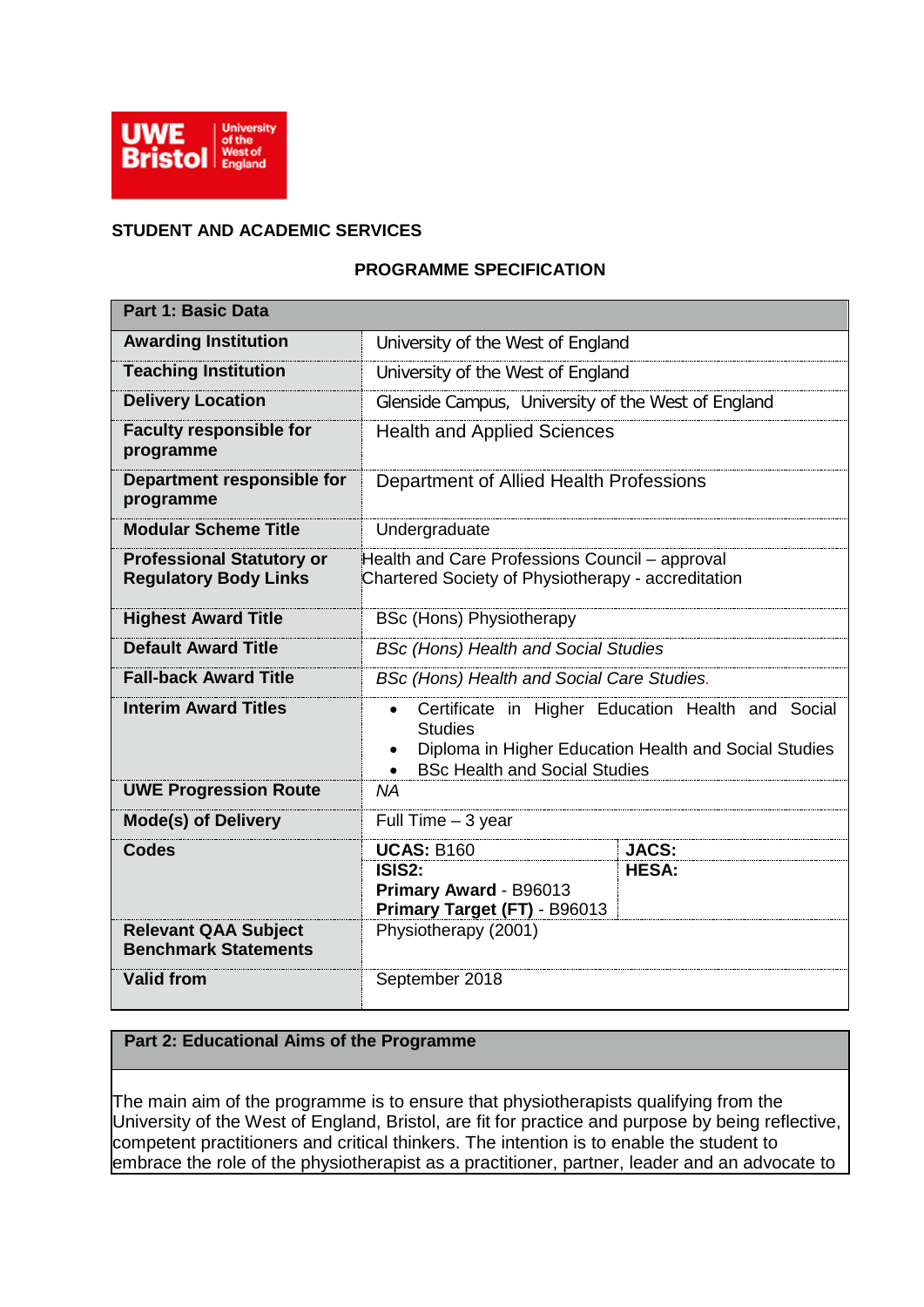# **Part 2: Educational Aims of the Programme**

the patient. Graduates should be able to take responsibility for their own professional development and be able to implement safe, ethical and effective delivery of physiotherapy services in a wide variety of interprofessional and multicultural contexts.

The programme also aims to

- to develop graduates who are eligible to apply for registration with the Health and Care Professions Council (HCPC) and membership of the Chartered Society of Physiotherapy (CSP).
- facilitate an interprofessional approach to healthcare provision
- provide a range of theoretical, practical and conceptual tools for critical analysis of contemporary physiotherapeutic intervention and service user and carers needs
- provide an educational experience which acknowledges the diversity of preferred learning styles by utilising a wide variety of teaching and learning strategies
- develop safe and effective graduate practitioners who undertake a reflective and evaluative approach to their professional practice
- enable students to take responsibility for identifying their future learning needs in continuing personal and professional development

**Programme requirements for the purposes of the Higher Education Achievement Record (HEAR)**

The programme emphases creating an environment which facilitates the development of safe, effective practitioners who are analytical and able to meet the changing needs within physiotherapy practice today and in the future. Accredited by the Chartered Society of Physiotherapy, and validated by the Health and Care Professions Council successful completion of the course leads to eligibility for membership of the CSP and HCPC. Physiotherapy graduates will be able to adhere to the professional codes of conduct of their profession and demonstrate personal leadership and the ability to work within a team. They will have shown that they are, at the point of qualification, fit to practice as entry-level physiotherapists

### **Part 3: Learning Outcomes of the Programme**

The award route provides opportunities for students to develop and demonstrate knowledge and understanding, qualities, skills and other attributes in the following areas: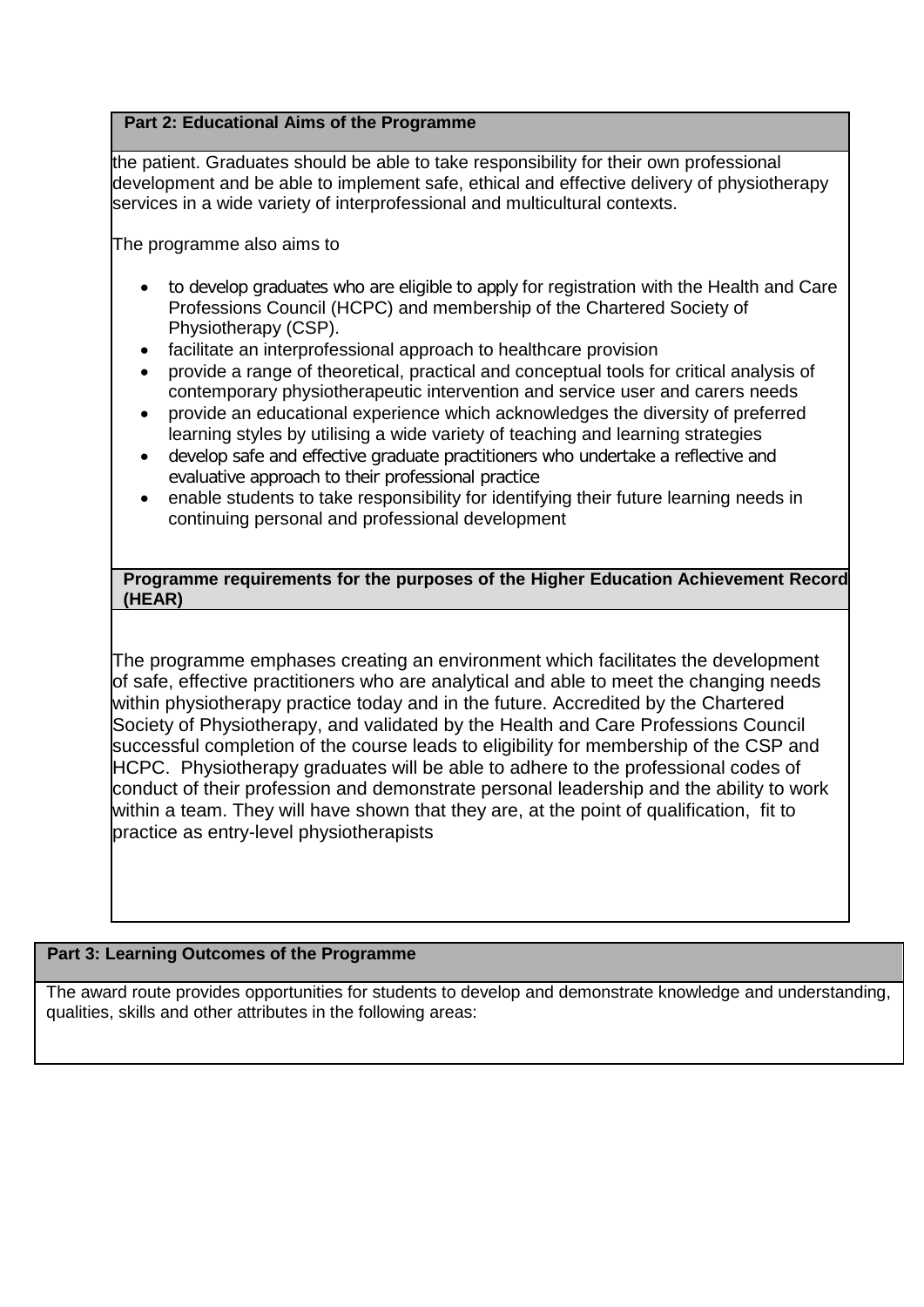| Part 3: Learning Outcomes of the Programme                                                                                                                                                                                                       |                                                 |                                                                                 |                             |                                                 |                                          |                                          |                                 |                                      |                                  |                                                                    |                                              |                                                                 |                                  |                                              |                                                           |                                                  |                        |
|--------------------------------------------------------------------------------------------------------------------------------------------------------------------------------------------------------------------------------------------------|-------------------------------------------------|---------------------------------------------------------------------------------|-----------------------------|-------------------------------------------------|------------------------------------------|------------------------------------------|---------------------------------|--------------------------------------|----------------------------------|--------------------------------------------------------------------|----------------------------------------------|-----------------------------------------------------------------|----------------------------------|----------------------------------------------|-----------------------------------------------------------|--------------------------------------------------|------------------------|
| <b>Learning Outcomes:</b>                                                                                                                                                                                                                        | Applied Anatomy for<br>Physiotherapy and Sports | and Sport<br>and Biomechanics<br>or Physiotherpay<br>Rehahilitation<br>Exercise | Foundations of Neuroscience | Foundations of Musculoskeletal<br>Physiotherapy | Foundations Respiratory<br>ohysiotherapy | Foundations of Physiotherapy<br>Practice | Evidence Based<br>Physiotherapy | $\mathbf{\Omega}$<br>Musculoskeletal | $\mathbf{N}$<br><b>Neurology</b> | Rehahilitatio<br>Cardio<br>Critical Care and<br><b>Respiratory</b> | Health and Well-being across<br>the Lifesnan | $\mathbf{r}$<br>Service Improvement -<br>collaborative approach | Studies for<br>Research          | na<br>R<br>Musculoskeletal<br>Complex issues | Long Term Conditions<br>Effective collaborative           | Contemporary Issues in<br>Physiotherpay Practice | Physiotherapy Practice |
| A) Knowledge and understanding<br>of:                                                                                                                                                                                                            |                                                 |                                                                                 |                             |                                                 |                                          |                                          |                                 |                                      |                                  |                                                                    |                                              |                                                                 |                                  |                                              |                                                           |                                                  |                        |
| The theoretical, practical and<br>1 <sub>1</sub><br>professional basis underpinning<br>a wide range of<br>physiotherapeutic skills and<br>interventions.                                                                                         | ✓                                               | ✓                                                                               |                             |                                                 | ✓                                        | ✓                                        | ✓                               |                                      | ✓                                | ✓                                                                  | ✓                                            |                                                                 |                                  | ✓                                            | ✓                                                         |                                                  | ✓                      |
| Issues that affect and change<br>2.<br>physiotherapy practice and<br>roles; these include health and<br>social policies, relevant<br>legislation, ethics, recognition of<br>diversity of needs and the<br>professional framework of<br>practice. |                                                 | ✓                                                                               |                             |                                                 |                                          | ✓                                        |                                 | ✓                                    | ✓                                | ✓                                                                  | ✓                                            | ✓                                                               |                                  | ✓                                            | ✓                                                         | ✓                                                | ✓                      |
| Health practice from a range of<br>3.<br>perspectives including<br>interprofessional contributions<br>and relationships and multi<br>settings                                                                                                    |                                                 | ✓                                                                               |                             |                                                 | $\checkmark$                             | ✓                                        |                                 | ✓                                    | ✓                                | ✓                                                                  | ✓                                            | ✓                                                               |                                  | ✓                                            | ✓                                                         | $\checkmark$                                     | ✓                      |
| 4. The standards of conduct,<br>performance and ethics expected<br>of HCPC registrants and members<br>of the CSP                                                                                                                                 |                                                 |                                                                                 | ✓                           | ✓                                               | ✓                                        | ✓                                        |                                 | ✓                                    | ✓                                | ✓                                                                  | ✓                                            | ✓                                                               | ✓                                | ✓                                            | ✓                                                         | ✓                                                | ✓                      |
| <b>Learning Outcomes:</b>                                                                                                                                                                                                                        | Physiotherapy and Sports<br>Applied Anatomy for | Exercise and Biomechanics for<br>Physiotherpay and Sport<br>Rehahilitation      | Foundations of Neuroscience | Foundations of Musculoskeletal<br>Physiotherapy | Foundations Respiratory<br>ohysiotherapy | Foundations of Physiotherapy<br>Practice | Evidence Based Physiotherapy    | $\sim$<br>Musculoskeletal            | Neurology 2                      | ahilitation<br>Cardio<br>Critical Care and<br>Respiratory          | Health and Well-being across<br>the Lifesnan | Service Improvement-a<br>collaborative approach                 | Studies for Physical<br>Research | and<br>Complex issues<br>Musculoskeletal     | Effective.collaborative.working<br>Conditions<br>ong Term | Contemporary Issues in<br>Physiothernay Practice | Physiotherapy Practice |
| (B) Intellectual Skills<br>Evaluate the indication for and<br>1.                                                                                                                                                                                 |                                                 | ✓                                                                               |                             |                                                 |                                          | ✓                                        | ✓                               |                                      |                                  | ✓                                                                  | ✓                                            |                                                                 | ✓                                | $\checkmark$                                 | ✓                                                         | ✓                                                | ✓                      |
| effectiveness of<br>physiotherapeutic intervention.                                                                                                                                                                                              |                                                 |                                                                                 |                             |                                                 |                                          |                                          |                                 |                                      |                                  |                                                                    |                                              |                                                                 |                                  |                                              |                                                           |                                                  |                        |
| Demonstrate skills in research<br>2.<br>and critical appraisal in order<br>to optimise clinical<br>effectiveness and reflective<br>practice.                                                                                                     |                                                 |                                                                                 |                             |                                                 |                                          |                                          | ✓                               | $\checkmark$                         | ✓                                | $\checkmark$                                                       | ✓                                            |                                                                 | ✓                                | ✓                                            | ✓                                                         |                                                  | ✓                      |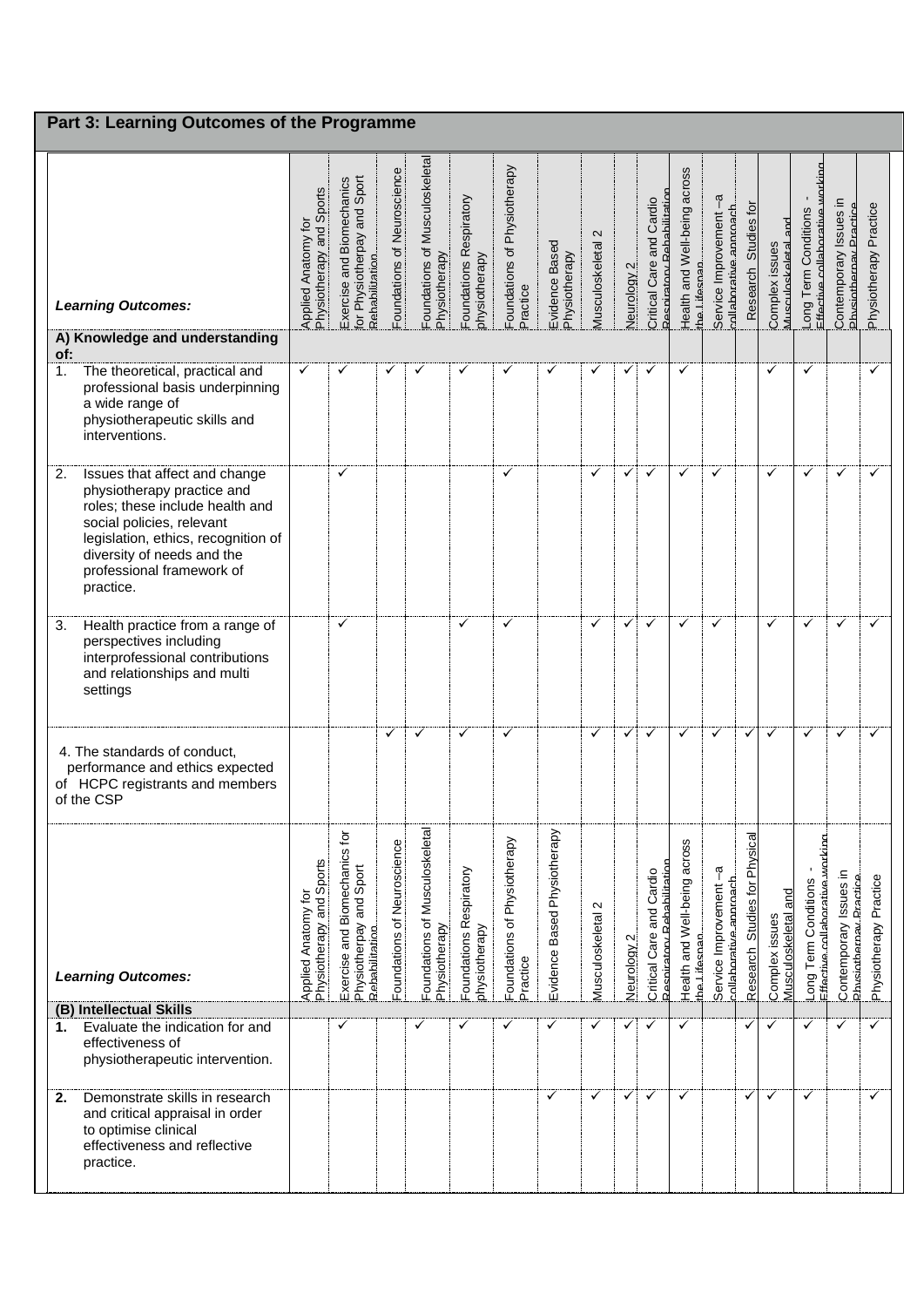|               | Part 3: Learning Outcomes of the Programme                                                                                                                                                                                  |                                                 |                                                                            |                             |                                                 |                                          |                                          |                                 |                                      |                        |                                                       |                                              |                                                 |                                         |                                                 |                                                                   |                                                         |                        |
|---------------|-----------------------------------------------------------------------------------------------------------------------------------------------------------------------------------------------------------------------------|-------------------------------------------------|----------------------------------------------------------------------------|-----------------------------|-------------------------------------------------|------------------------------------------|------------------------------------------|---------------------------------|--------------------------------------|------------------------|-------------------------------------------------------|----------------------------------------------|-------------------------------------------------|-----------------------------------------|-------------------------------------------------|-------------------------------------------------------------------|---------------------------------------------------------|------------------------|
| skills        | 3. To appraise the changing role<br>of the physiotherapist and develop                                                                                                                                                      |                                                 |                                                                            |                             |                                                 |                                          | ✓                                        |                                 | ✓                                    | ✓                      |                                                       |                                              |                                                 |                                         |                                                 |                                                                   |                                                         |                        |
| 4.            | Utilise theoretical and practice<br>based knowledge to discuss<br>physiotherapy intervention in a<br>critical manner                                                                                                        |                                                 | ✓                                                                          |                             | ✓                                               | ✓                                        |                                          | ✓                               | ✓                                    | ✓                      | ✓                                                     | ✓                                            |                                                 | ٧                                       | ✓                                               | ✓                                                                 | ✓                                                       | ✓                      |
|               | <b>Learning Outcomes:</b>                                                                                                                                                                                                   | Applied Anatomy for<br>Physiotherapy and Sports | Exercise and Biomechanics for<br>Physiotherpay and Sport<br>Rehahilitation | Foundations of Neuroscience | Foundations of Musculoskeletal<br>Physiotherapy | Foundations Respiratory<br>physiotherapy | Foundations of Physiotherapy<br>Practice | Evidence Based Physiotherapy    | $\mathbf{\Omega}$<br>Musculoskeletal | Neurology <sub>2</sub> | Respiratory Rebabilitatio<br>Critical Care and Cardio | Health and Well-being across<br>the Lifesnan | Service Improvement-a<br>collaborative approach | <b>Studies for Physical</b><br>Research | and<br>Musculoskeletal<br>Complex issues        | Effective.collaborative.workino<br><b>Term Conditions</b><br>-ong | Contemporary Issues in<br><b>Physiothernay Practice</b> | Physiotherapy Practice |
| <b>Skills</b> | (C) Subject/Professional/Practical                                                                                                                                                                                          |                                                 |                                                                            |                             |                                                 |                                          |                                          |                                 |                                      |                        |                                                       |                                              |                                                 |                                         |                                                 |                                                                   |                                                         |                        |
| 1.            | Promote the optimisation of<br>health and well-being in<br>individuals and groups,<br>through education, advice,<br>empowerment and the use of<br>interventions which are within<br>the scope of physiotherapy<br>practice. |                                                 | ✓                                                                          |                             |                                                 | ✓                                        | ✓                                        |                                 | ✓                                    | ✓                      | ✓                                                     | ✓                                            |                                                 | ✓                                       | ✓                                               | ✓                                                                 | ✓                                                       | ✓                      |
| 2.            | Adopt a holistic approach to<br>the delivery of physiotherapy,<br>which is responsive to the<br>needs of the individual and<br>service.                                                                                     |                                                 | ✓                                                                          |                             | ✓                                               | $\checkmark$                             | ✓                                        |                                 | ✓                                    | $\checkmark$           | ✓                                                     | ✓                                            |                                                 |                                         | ✓                                               | ✓                                                                 | ✓                                                       | ✓                      |
| 3.            | Assess the needs of the<br>individual.                                                                                                                                                                                      | ✓                                               | ✓                                                                          | ✓                           | ✓                                               | ✓                                        | ✓                                        |                                 | ✓                                    | $\checkmark$           | ✓                                                     | ✓                                            |                                                 |                                         | ✓                                               | ✓                                                                 | ✓                                                       | ✓                      |
| 4.            | Plan and execute a safe and<br>effective physiotherapy<br>programme.                                                                                                                                                        |                                                 | ✓                                                                          |                             |                                                 |                                          | ✓                                        |                                 | ✓                                    | $\checkmark$           |                                                       | ✓                                            |                                                 |                                         | ✓                                               |                                                                   |                                                         |                        |
| 5.            | Recognise and respond to<br>changing demands, without<br>compromising the<br>physiotherapist's duty of care<br>to individuals.                                                                                              |                                                 | ✓                                                                          |                             | ✓                                               | ✓                                        | ✓                                        |                                 | ✓                                    | $\checkmark$           | ✓                                                     | ✓                                            |                                                 |                                         | ✓                                               | ✓                                                                 | ✓                                                       |                        |
| 6.            | Demonstrate leadership<br>potential                                                                                                                                                                                         |                                                 |                                                                            |                             |                                                 |                                          |                                          |                                 |                                      |                        | ✓                                                     | ✓                                            |                                                 |                                         | ✓                                               |                                                                   | ✓                                                       | ✓                      |
|               |                                                                                                                                                                                                                             | <b>Applied Anatomy for</b><br>Physiotherapy and | Physiothernay.and<br>Biomechanics for<br>Exercise and                      | Foundations of              | Musculoskeletal<br>Foundations of               | Foundations<br>Respiratory               | Physiotherapy Practice<br>oundations of  | Evidence Based<br>Physiotherapy | Musculoskeletal 2                    | Jeurology 2            | Critical Care and<br>ardio Respirato                  | Health and Well-being<br>cross the Lifespap  | Service Improvement<br>a.collaborative          | Studies for<br>Research                 | and<br><b>Musculoskeletal</b><br>Complex issues | <b>Term Conditions</b><br>Effective collaborative<br>puo          | Contemporary Issues<br>n. Physiotherany                 | Physiotherapy Practice |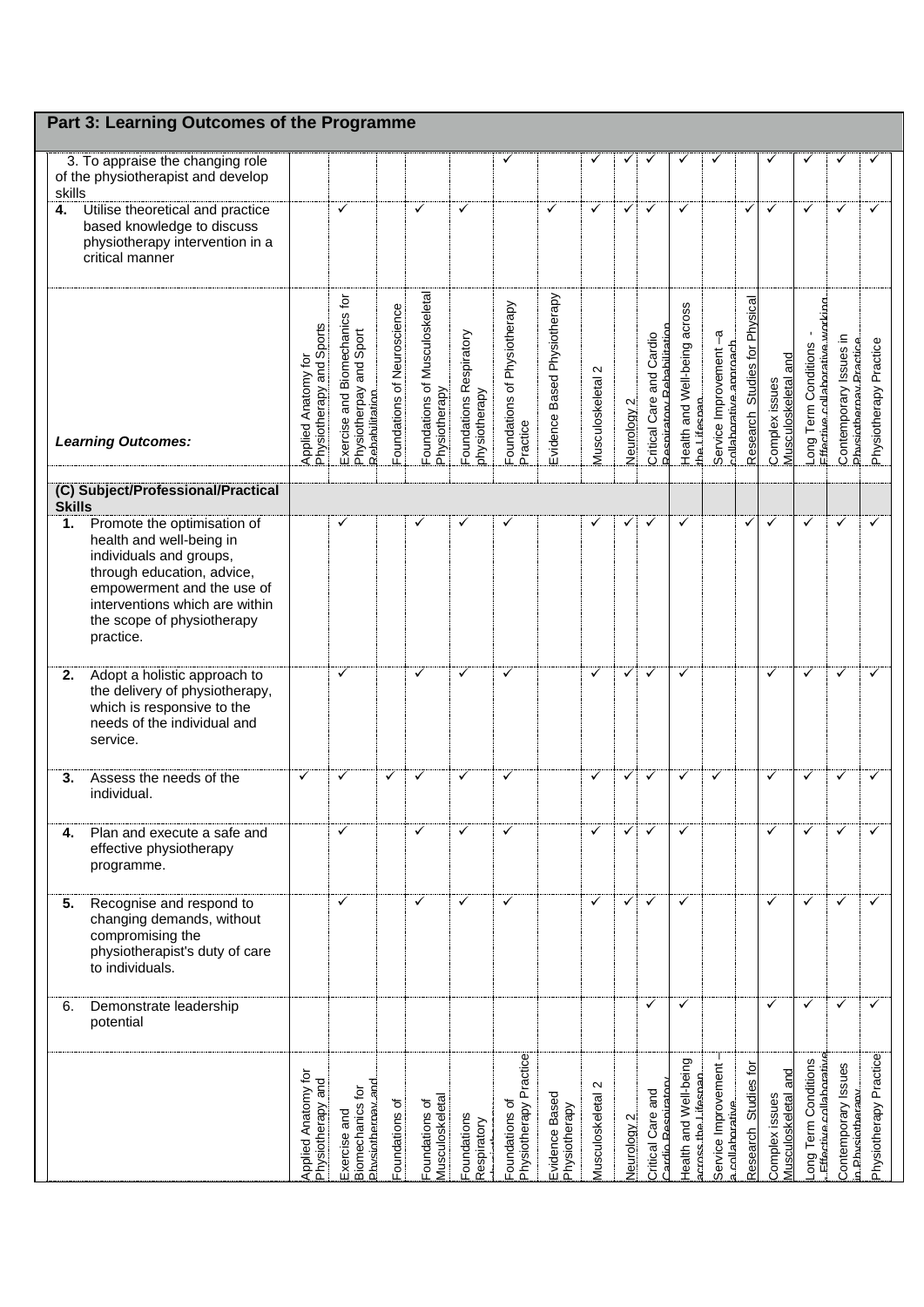| Part 3: Learning Outcomes of the Programme                                                                                                                                                                                                                |   |              |   |              |              |   |   |              |              |                           |              |              |              |              |              |              |   |
|-----------------------------------------------------------------------------------------------------------------------------------------------------------------------------------------------------------------------------------------------------------|---|--------------|---|--------------|--------------|---|---|--------------|--------------|---------------------------|--------------|--------------|--------------|--------------|--------------|--------------|---|
| <b>Learning Outcomes:</b>                                                                                                                                                                                                                                 |   |              |   |              |              |   |   |              |              |                           |              |              |              |              |              |              |   |
| (D) Transferable skills and other<br>attributes                                                                                                                                                                                                           |   |              |   |              |              |   |   |              |              |                           |              |              |              |              |              |              |   |
| 1. Demonstrate the ability to<br>communicate effectively with<br>service users, carers and other<br>members of the<br>interprofessional team.                                                                                                             | ✓ | ✓            | ✓ | ✓            | $\checkmark$ | ✓ |   | ✓            | $\checkmark$ | $\checkmark$              | $\checkmark$ | $\checkmark$ |              | $\checkmark$ | $\checkmark$ | $\checkmark$ | ✓ |
| 2. Carry out their duties in a variety<br>of environments as a member<br>of an interprofessional team,<br>and in so-doing recognise the<br>needs, priorities and goals of<br>others.                                                                      |   |              |   |              |              | ✓ |   | $\checkmark$ |              | $\checkmark$              | $\checkmark$ |              |              |              |              |              | ✓ |
| 3. Demonstrate effective personal<br>management skills, including<br>time management, prioritisation<br>of workload and ability to self-<br>evaluate/reflect.                                                                                             |   |              |   | ✓            |              | ✓ |   | ✓            |              | $\checkmark$              | $\checkmark$ | ✓            | $\checkmark$ |              | ✓            | $\checkmark$ | ✓ |
| 4. Take responsibility for continuing<br>personal and professional<br>development, acknowledging<br>the importance of so-doing.                                                                                                                           |   |              |   | $\checkmark$ |              | ✓ | ✓ | $\checkmark$ | $\checkmark$ | $\checkmark$              | $\checkmark$ |              |              | ✓            | $\checkmark$ | $\checkmark$ | ✓ |
| 5. Develop skills needed to meet<br>the changing role of today's<br>physiotherapist; one who is:<br>flexible and adaptable to<br>change<br>has leadership skills<br>able to work in<br>partnership with a variety<br>of individuals and<br>organisations. |   | $\checkmark$ |   | ✓            | ✓            | ✓ | ✓ | ✓            | $\checkmark$ | $\checkmark$              | $\checkmark$ | $\checkmark$ | $\checkmark$ | $\checkmark$ | ✓            | $\checkmark$ | ✓ |
| Promote equality to all<br>6.<br>individuals by adopting a sound<br>ethical framework for practice,<br>which respects the rights,<br>beliefs and identity of others.                                                                                      |   | $\checkmark$ |   | ✓            | $\checkmark$ | ✓ |   | ✓            |              | $\checkmark$ $\checkmark$ | $\checkmark$ | $\checkmark$ |              | $\checkmark$ | $\checkmark$ | $\checkmark$ | ✓ |

**Teaching and learning strategies to enable learning outcomes to be achieved and demonstrated**

The BSc (Hons) Physiotherapy is managed as part of a suite of programmes within the Faculty of Health and Applied Sciences. Day-to-day management of the award is undertaken by the Programme Leader with support from the Teaching Team and Associate Head of Department. Information about the programme and the academic and pastoral support available, together with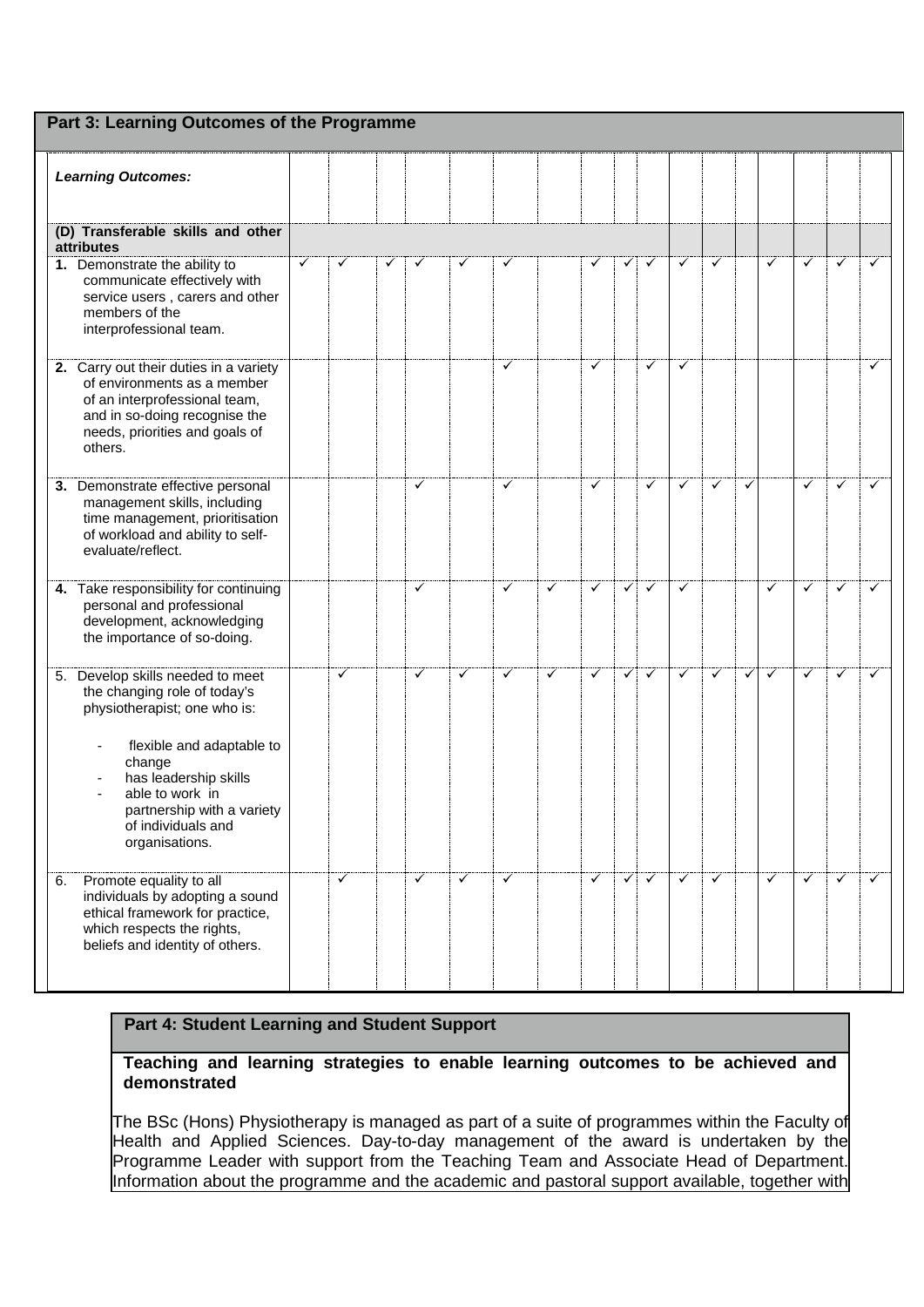details of the Faculty and the University and its regulations and procedures, is provided in the programme handbook which is available to all students at the start of their studies. More detailed, module-specific information is provided via individual module handbooks and through the Virtual Learning Environment (VLE).

When they join the University, students undertake a comprehensive induction programme where they are introduced to their course and academic life in general; IT systems; the library; clinical work; support systems available, including student advisers, module leaders, a Buddy system; and their personal tutor. Academic Personal Tutor led sessions (typically with less than 15 students per group) are essential in assisting students to adjust to university life in their first year, and continue to provide support – including on study skills and careers – through the second and final year.

Matters relating to the student experience are addressed through the Student Rep/Staff Forum (SRSF) that includes student representatives, who also meet with the Programme Leader on a regular basis. For all students, access to academic staff and the student advisors is via email or by personal access, with most staff offering an office-hours policy facilitating the booking of appointments. The central University counselling and support services also provide assistance and guidance for students. Issues relating to disability are dealt with by the Programme Leader in consultation with the University's Disability Advice Centre, and special arrangements for assessments can be made where necessary, based on individual circumstances. For disabled students with specific requirements, consideration is made when arranging work-experience to accommodate their individual needs and to provide an experience that is as inclusive as possible.

At UWE, Bristol there is a policy for a minimum average requirement of 12 hours/week contact time over the course of the full undergraduate programme. This contact time encompasses a range of face:face activities as described below. In addition a range of other learning activities will be embedded within the programme which, together with the contact time, will enable learning outcomes to be achieved and demonstrated.

Learning is based on an andragogy/student-centred approach, where students are encouraged and enabled to take responsibility for their own learning. Active research, professional engagement, feedback and teamwork are expected in all aspects of the programme. Professionalism and professional ethics is embedded throughout the programme to allow the students to develop a thorough understanding and purpose of their professional role.

Practice placement is fundamental to this vocational programme as it allows for the synthesis and integration of knowledge and skill acquisition into patient care. Students will gain invaluable experience in encouraging a healthy lifestyle and address the need to provide care and advice for those people who suffer injury, illness or disease. The student journey will permit them to be involved in practices including musculoskeletal, cardiorespiratory and neurological assessment and rehabilitation. In addition students may have experiences of working in mental health, learning disabilities, community, paediatric, private and charity sectors.

Student-centred learning in professional practice settings is facilitated by the use of predetermined learning outcomes and the setting of personal goals and learning needs in collaboration with the practice educator. Student ownership of continuing personal and professional development is facilitated by the use of a professional practice portfolio which requires them to reflect on their practice experience. The placement opportunities will be in a variety of settings in which a graduate Physiotherapist may operate once they qualify.

The UWE programme team will provide support for both students and educators whilst on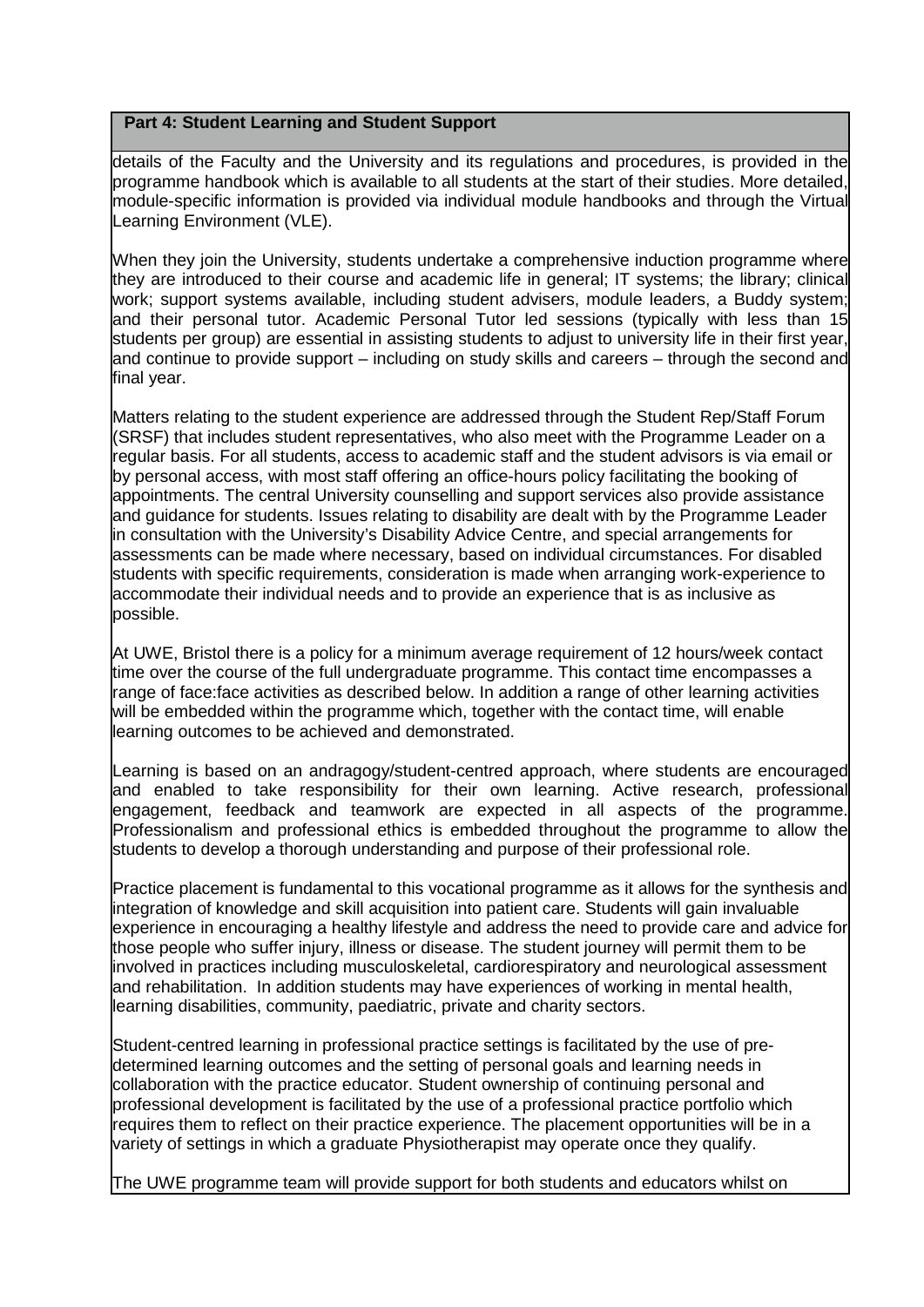placement. This will largely be undertaken by phone, email and visits to review progress on placement. It is envisaged that this training will develop ready and able graduates.

Technology enhanced learning (TEL) is used and is being developed for integration into most modules, which reflects the technology enhanced learning strategies of the Faculty. The taught sessions utilise TEL to support pedagogy of inductive learning, where students engage in facilitated activities such as debates, problem-based learning, group working and research. Integral to this programme is the use of technologies to support reflective and professional practice, including an ePortfolio and computer simulations. In addition, modern technologies are incorporated as vehicles of learning (e.g. blogs, web pages etc.) and as vehicles for learning through assessment (e.g. online portfolios and tests, wikis etc.)

### **Teaching and learning facilities**

Students studying on this degree will be taught mainly at the Glenside campus. The Glenside library provides an extensive range of literature and other resources that support the programme. Students have 24-hour access to computers, and IT support services are available within the University's Computing Helpdesk. The University's VLE hosted by Blackboard, has been developed to enhance the student's learning experience and to provide comprehensive support on both a programme and module-by-module basis. This includes access to teaching materials, links to relevant online resources and background reading, facilities for interaction and coordination during group work (e.g. blogs, wikis), submission of and subsequent feedback on assessments, and communication between tutors and students. The Faculty has a range of specialist teaching facilities that will be utilised, including well- equipped practical rooms, a Human Analysis Laboratory, and various simulation environments.

On the BSc (Hons) Physiotherapy programme teaching is a mix of scheduled, independent and placement learning.

**Scheduled learning** includes lectures, seminars, tutorials, project supervision, demonstration, practical classes, group work, external visits, workshops; and practice placements. Scheduled sessions may vary slightly depending on the module choices made.

**Independent learning** includes hours engaged with essential reading, case study preparation, workbook completion, assignment preparation and completion etc. Scheduled sessions may vary slightly depending on the module choices made.

### **Placement learning**:

The programme includes extensive practice placement, which is embedded throughout, and provides students with the opportunity to develop professional practice skills to enable them to meet the HCPC Standards of Proficiency. Students are required to complete a minimum of 1000 clinical hours in a practice placement by the end of the third year of the programme. This is in order to fulfil the requirement from Chartered Society of Physiotherapy in order to be eligible for full graduate membership on successful completion of the programme. In addition to the 6 practice placements (each of 5 weeks duration) students will have the opportunity in Year 1 to go out on 3 days practice observation during semester 2 and prior to their first placement.

**Academic personal tutor.** Each student will have an Academic Personal Tutor (APT). The APT will facilitate students to manage the transition into the first year at UWE and as students' progress from one stage/level to the next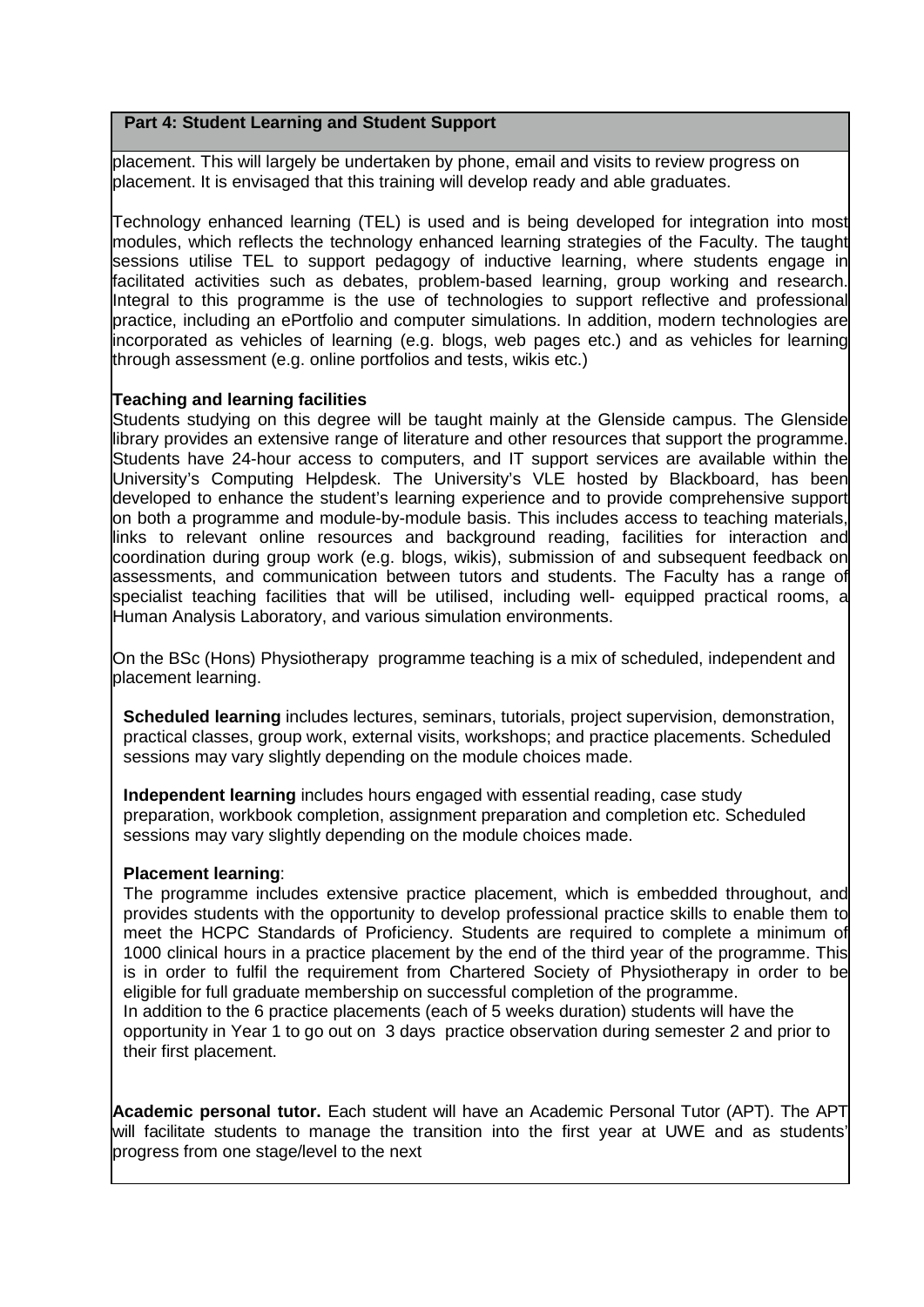- develop university level learning skills and styles
- develop the capacity for effective group work and learning with and from peers
- see the importance of a student's role in UWE life and as a member of their subject degree group
- develop a rounded appreciation of the student's academic programme and the connections between modules and the wider world
- plan the student's 'preferred future' and develop the graduate skills, attributes and abilities that will help students achieve their goals
- recognise, describe and demonstrate their academic achievements and graduate skills.

Students will meet their APT during Induction week where they are informed of their tutor's contact details and how tutorials can be arranged. Subsequent meetings form part of the APT scheme. Whenever possible, students stay with the same APT for the whole programme; this allows for continuity and the APT monitors the students' academic and personal progress year on year.

# **Description of any Distinctive Features**

Early in year one, students attend a half day of team building exercises run by the local Officer Training Corp. This is an excellent way for the whole cohort to get to know one another in different environment and helps to promote cohort identity along with team working skills. In year three the students again visit the OTC where they undertake activities aimed at developing various leadership skills and attributes**.** They are also encouraged to be more self-aware of their own leadership style and how this can be developed.

A buddy system is in place, where students from the year above are assigned a few students from the year below. The buddy can provide informal peer support and advice, signposting peers to academic pastoral and social aspects of undergraduate student life.

Opportunities for student engagement with voluntary events are made available through the UWE EDGE volunteering programme. For example students are encouraged to sign up to this volunteering programme which will cover the cost for them to take a recognised short course e.g Disability Sport Coaching, in return for students repaying a small number of voluntary hours.

HCPC Standard of Proficiency 8.2 states applicant must be able to communicate in English to the standard equivalent to Level 7 International English Language testing System, with no element below 6.5.

Health checks and disclosure barring service checks are undertaken prior to Admission. In addition students are required to complete annual self-declarations in relation to health and DBS. In order to be eligible for the award of BSc (Hons) Physiotherapy it is recommended that a student undertakes at least 1000 hours of professional practice (Chartered Society of Physiotherapy). The 6 practice placement hours exceed this stipulation. If a student undertakes less than 75% of the total hours for any practice placement, the placement will not be assessed.

In order to be eligible to apply for HCPC Registration a student must graduate with a BSc (Hons) Physiotherapy award. The HCPC requires that registrants meet their educational standards and are to practise lawfully, safely and effectively.

No aegrotat award with registration is available and condonement of credit is not permitted CSP (2013) *Quality Assurance Processes Expectations for the accreditation of UK qualifying physiotherapy programme.* London: CSP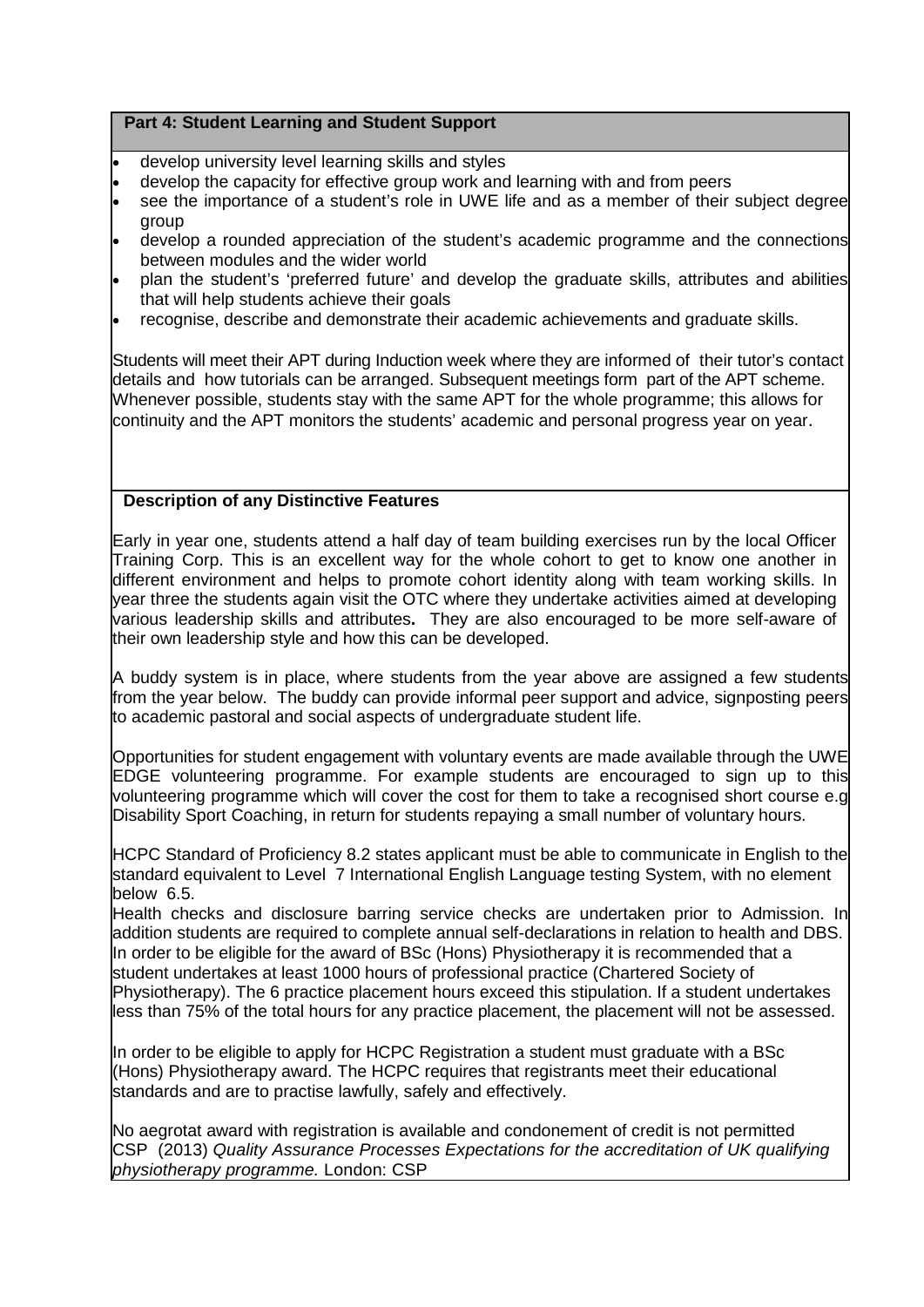The programme will have at least one external examiner appointed who is appropriately experienced and qualified and is from the relevant part of the HCPC register.

### **Part 5: Assessment**

Approved to [University Regulations and Procedures](http://www1.uwe.ac.uk/students/academicadvice/assessments/regulationsandprocedures.aspx)

# **Assessment Strategy**

A range of assessment methods are employed to monitor student attainment of the full range of Learning Outcomes. The principles, procedures and processes of assessment for each module are described in the module handbook, which is provided to each student and available online at the start of the module. Further, these assessments are summarised in the Assessment Calendar provided via the UWE Portal, which also facilitates the appropriate scheduling of assessment loading.

Effective learning is achieved by employing a range of assessment approaches across the suite of modules that recognise differential approaches to learning, with a vocational focus. These include opportunities for work-based learning and practical work, and 'real-life' assignments. The development of a flexible, inclusive and accessible curriculum ensures a high quality learning experience for all students.

As shown above, TEL is integral to this programme, being also used to supplement learning and to help students learn through assessment. The mapping demonstrates a range of modern technologies across the programme, but also shows repetition, of technologies, thus reenforcement of skills. This is particularly important between levels as it provides opportunities for students to become proficient with these media in key areas.

The focus of the Assessment Strategy is assessment for learning; as such the strategy has been designed to support and enhance the development of both subject-based and generic key skills and allow students to realise their true potential. Many assessments focus on the development of subject-specific and professional skills that enhance students' employability, for example practical assessments, presentations and case studies.

The mode of feedback on student work is varied, and relates to the nature of the work undertaken. Methods of feedback include: detailed comments on scripts; oral feedback; generic or assignment-specific feedback forms; peer assessment; model answers. Feedback from practice placement occurs via the practice educator. As well as supplying feedback on summative assessment, the teaching team also employ feed-forward strategies, both on summative work (for example detailed commentaries provided on drafts for the final year project) and formative assessment, such as in-class tests (using Turning Point), on-line quizzes, and model answers for past exam questions.

• level 1 lays down the *foundations* of the key concepts of the knowledge base and practical skills relevant to physiotherapy as well as what it means to be a student in an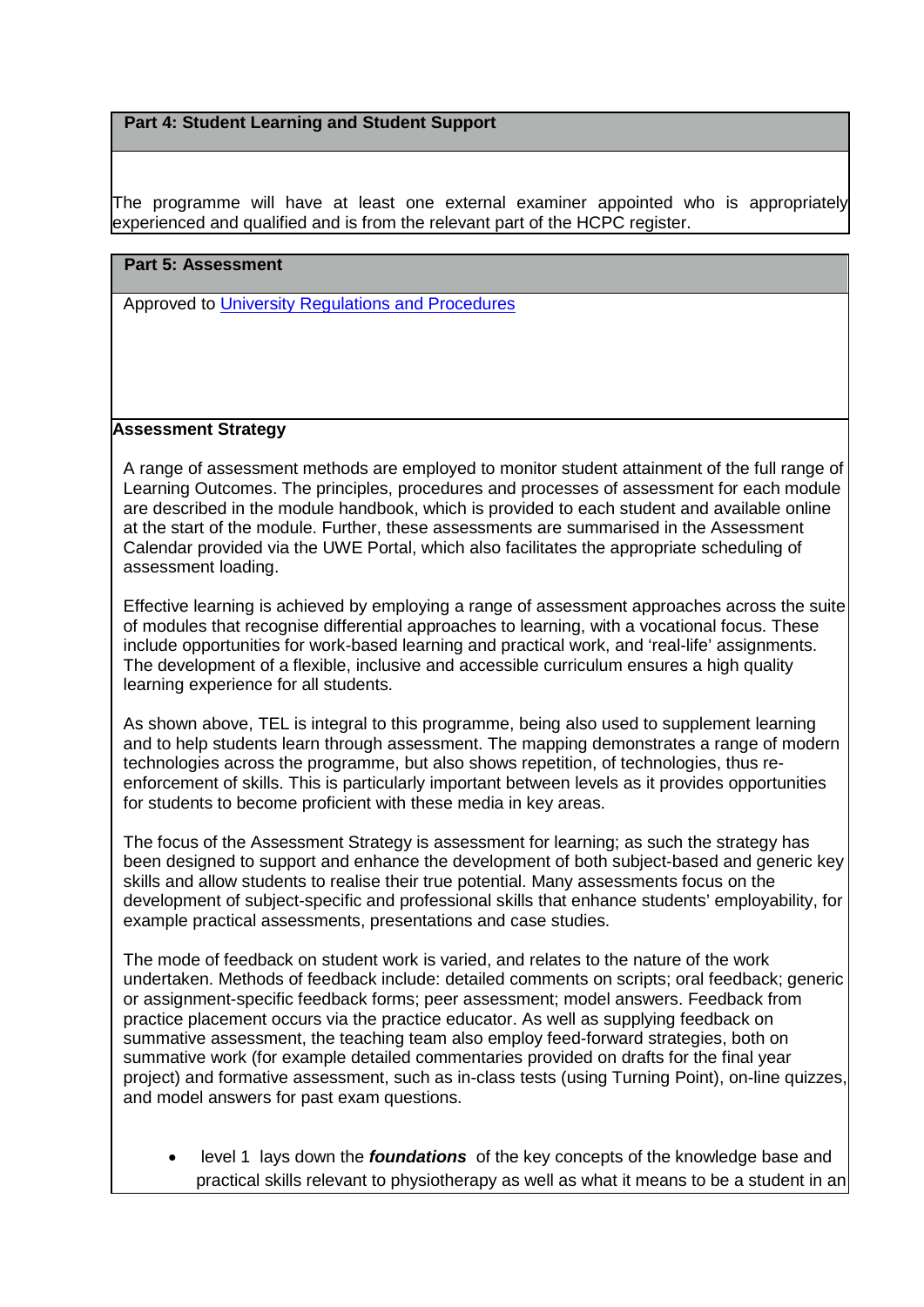#### **Part 5: Assessment**

academic and health care setting.

- level 2 develops *clinical reasoning skills* and the *application of evidence* to physiotherapeutic practice and what it means to be a health and social care professional.
- level 3 focusses on *evaluation and appraisal* of the role of physiotherapy within the changing landscape of health and social care, thereby developing a professional stance and understanding of the skill set of the profession

The team recognises that students have preferred learning styles and try to ensure that a variety of teaching and assessment methods are utilised throughout the course delivery. The physiotherapy programme at all times aims to develop self-directed and reflective practitioners.

# **Level 1**:

Written examinations seek a depth of comprehension, integration and application appropriate for students who have not yet experienced professional practice, e.g. Foundations of Respiratory Physiotherapy and Foundations of Neuro-Science for Physiotherapists

Oral and practical assessments encourage students to develop clinical reasoning skills and develop appropriate professional communication skills and achieve practical skills which are underpinned by sound knowledge, e.g. ( Foundations of Neuro-Science for Physiotherapists, Applied Anatomy for Physiotherapy and Sport Rehabilitation, Exercise and Biomechanics for Physiotherapy and Sport Rehabilitation, Foundations of Musculoskeletal Physiotherapy )

Formative assessment opportunities are provided within the Foundations of Neuro-Science for Physiotherapists, Applied Anatomy for Physiotherapy and Sport Rehabilitation, and Foundations of Respiratory Physiotherapy. These include mock practical exams, peer review feedback, and sample exam questions.

Practice Placement is assessed via Continuous Practice Assessment (CPA). The summative mark is pass/fail. In addition, students are given formative feedback by the practice educator on progress against a range of criteria. This facilitates student understanding of their competence.

# **Level 2**:

At level 2 there is still a good range of formative assessment and study skills support, but not to the same intensity as at level 1.

The summative assessments are designed to assess knowledge, understanding and clinical reasoning skills, and require students to demonstrate a depth of comprehension, integration and application appropriate to a student who has experienced professional practice.

Practice placements are assessed via CPA. While these placements are marked as pass/fail, a formative mark is given to students in preparation for level three placements which are graded. This allows students to benchmark their performance and clearly identify areas for development.

### **Level 3**:

At level 3, the summative assessments are designed to allow student to demonstrate an analytical and enquiring approach to their practice via clinical reasoning, problem solving, and the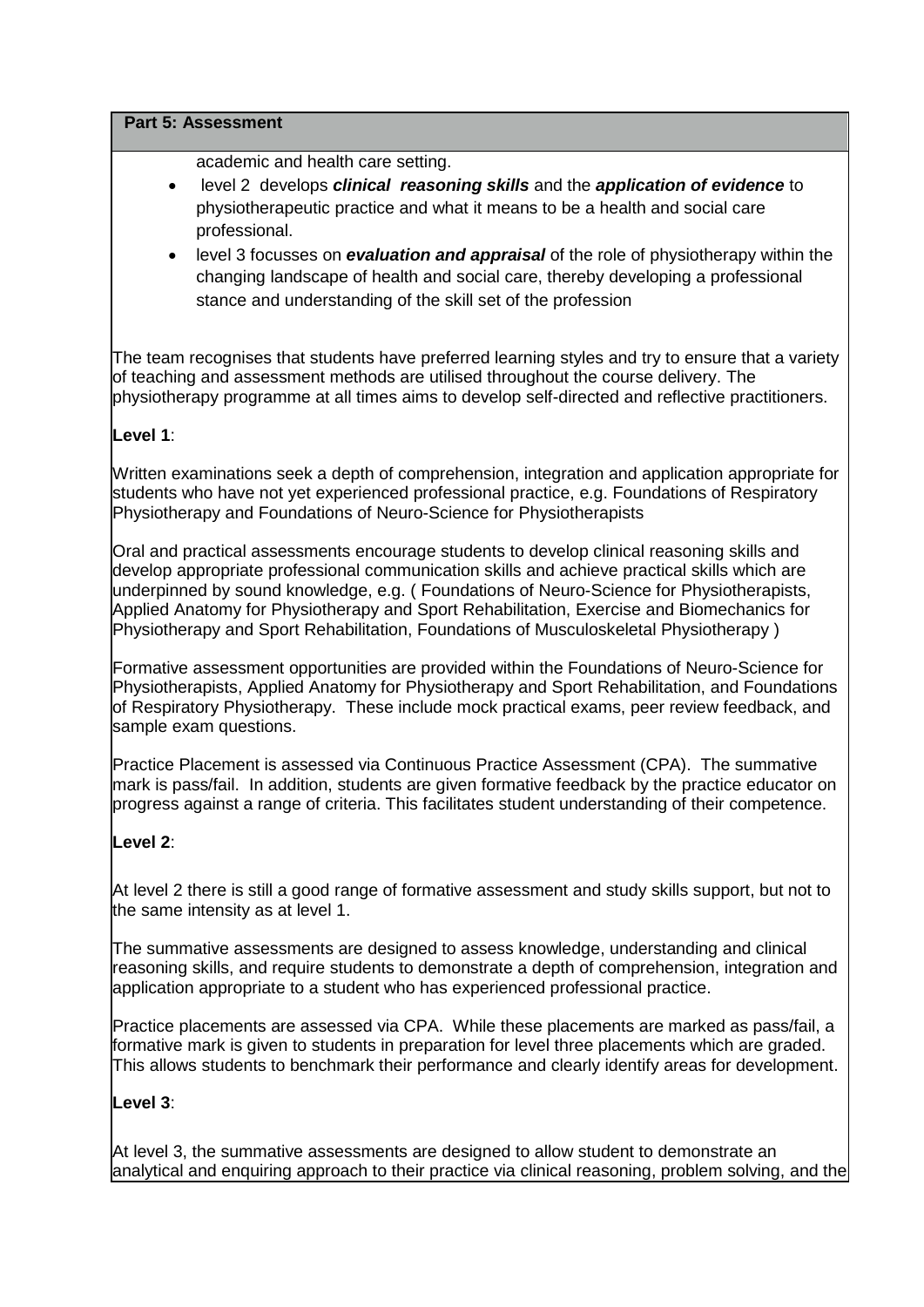#### **Part 5: Assessment**

integration of theory/research/guidelines. The assessment strategy is designed to help students achieve autonomous practitioner status on completion of their degree.

## **Assessment Map**

The programme encompasses a range of **assessment methods** including; essays, written examinations, reports, practical exams, i.e. structured oral and practical examination, a patchwork portfolio assignment, individual presentations, a research dissertation, and practice placement. These are detailed in the following assessment map:

|                                                                                                                                                                                                                                                 |                                                                                                                                                                                               |                     |                        |                       |                                          |                             |                                        | Type of Assessment* |                    |                  |              |           |                    |
|-------------------------------------------------------------------------------------------------------------------------------------------------------------------------------------------------------------------------------------------------|-----------------------------------------------------------------------------------------------------------------------------------------------------------------------------------------------|---------------------|------------------------|-----------------------|------------------------------------------|-----------------------------|----------------------------------------|---------------------|--------------------|------------------|--------------|-----------|--------------------|
| <b>Instructions:</b><br>Add the Component (A or<br>B) to the appropriate<br>column for each Module<br>Number and add the<br>weighting for that<br>assessment in brackets (as<br>per the examples given)<br>Add further columns as<br>necessary* |                                                                                                                                                                                               | Unseen Written Exam | Open Book Written Exam | In-class Written Test | Practical Exam                           | Practical Skills Assessment | Oral assessment and/or<br>presentation | Wiki/Blog           | Written Assignment | Report / Project | Dissertation | Portfolio | Clinical Placement |
| <b>Compulsory</b><br><b>Modules</b><br>Level 1                                                                                                                                                                                                  | Applied<br>Anatomy for<br>Physiotherap<br>y and Sport<br>rehabilitation<br>UZYSXV-30-<br>1<br>Foundations<br>of<br>Neuroscienc<br>e for<br>Physiotherap<br>ists<br>UZYSY3 -<br>$15 - 1$       | Α<br>100            |                        |                       | $\overline{A}$ &<br>B<br>P/F<br>В<br>P/F |                             |                                        |                     |                    |                  |              |           |                    |
|                                                                                                                                                                                                                                                 | Foundations<br>Respiratory<br>Physiotherap<br>y<br>UZYSXX-15-<br>$\mathbf{1}$<br>Exercise &<br>Biomechanic<br>s for<br>Physiotherap<br>y and Sport<br>Rehabilitatio<br>n<br>UZYSXW-<br>$30-1$ | A<br>100            |                        |                       | B<br>P/F<br>Α<br>50                      |                             |                                        |                     |                    | B<br>50          |              |           |                    |
|                                                                                                                                                                                                                                                 | Foundations<br>of<br>Physiotherap<br>y Practice<br>UZYSYT-15-                                                                                                                                 |                     |                        |                       |                                          |                             |                                        |                     |                    |                  |              | B<br>P/F  | Α<br>P/F           |

#### **Assessment Map for** *BSc (Hons) Physiotherapy*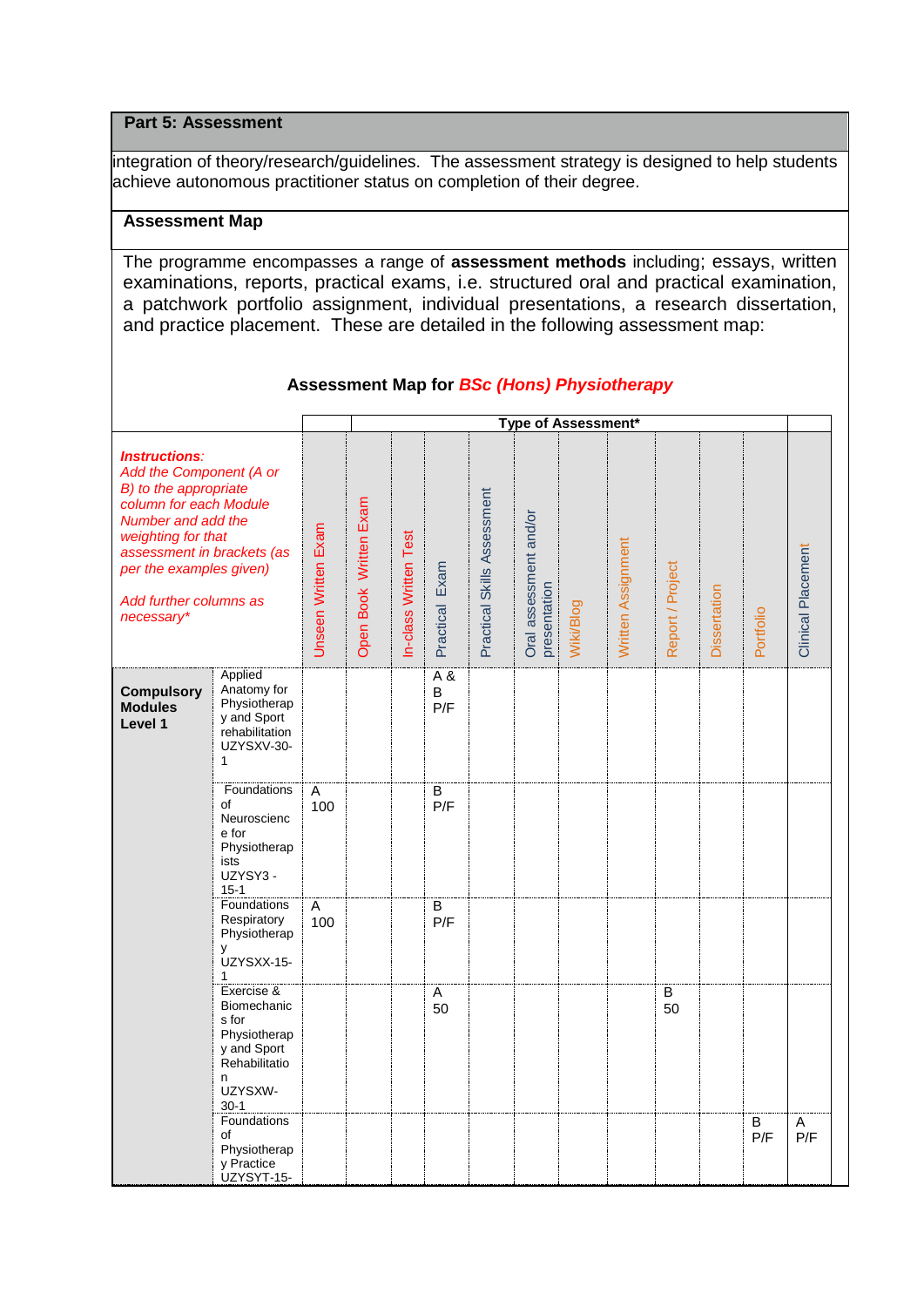| Part 5: Assessment                             |                                                                                                          |                |         |                       |                |                                  |          |          |          |
|------------------------------------------------|----------------------------------------------------------------------------------------------------------|----------------|---------|-----------------------|----------------|----------------------------------|----------|----------|----------|
|                                                | 1                                                                                                        |                |         |                       |                |                                  |          |          |          |
|                                                | Foundations<br>of<br>Musculoskel<br>etal<br>Physiotherap<br>y UZYSXY-<br>$15 - 1$                        |                |         | Α<br>100              |                |                                  |          |          |          |
| <b>Compulsory</b><br><b>Modules</b><br>Level 2 | <b>Critical Care</b><br>and Cardio<br>Respiratory<br>Rehabilitatio<br>n<br>UZYSY8-30-                    | B<br>100       |         |                       |                |                                  |          |          | A<br>P/F |
|                                                | 2<br>Neurology 2<br>UZYSY7-15-<br>2                                                                      |                |         | $\mathsf{A}$<br>100   |                |                                  |          |          |          |
|                                                | Musculoskel<br>etal <sub>2</sub><br>UZYSY9-30-<br>$\overline{c}$                                         |                |         | $\overline{B}$<br>100 |                |                                  |          |          | A<br>P/F |
|                                                | Health and<br>Wellbeing<br>across the<br>life span<br>UZYSY6-15-<br>$\overline{c}$                       | $\sf B$<br>100 |         |                       |                |                                  |          |          | A<br>P/F |
|                                                | Service<br>Improvement<br>$-a$<br>collaborative<br>approach<br>UZYSNA-15-<br>2                           |                |         |                       |                |                                  | A<br>100 |          |          |
|                                                | Evidence<br>based<br>Physiotherap<br>У<br>UZYSY5-<br>$15 - 2$                                            |                |         |                       |                | $\boldsymbol{\mathsf{A}}$<br>100 |          |          |          |
| <b>Compulsory</b><br><b>Modules</b><br>Level 3 | Physiotherap<br>y Practice<br>(15 credit<br>practice)<br>UZYSYB-15-<br>3                                 |                |         |                       |                |                                  |          |          | A<br>100 |
|                                                | Contemporar<br>y Issues in<br>Physiotherap<br>У                                                          |                |         |                       | A<br>100       |                                  |          |          |          |
|                                                | UZYSYA-15-<br>3                                                                                          |                |         |                       |                |                                  |          |          |          |
|                                                | Long Term<br>Conditions -<br>Effective<br>collaborative<br>working<br>UZYSYD-30-<br>3                    |                |         |                       | A<br>50        | $\overline{B}$<br>50             |          |          |          |
|                                                | Research<br>Studies for<br>Physical<br>Therapies<br>(30 credit<br>project)<br>UZYSYU-30-<br>$\mathbf{3}$ |                |         |                       |                |                                  |          | A<br>100 |          |
|                                                | Complex                                                                                                  |                | $\sf B$ |                       | $\overline{A}$ |                                  |          |          |          |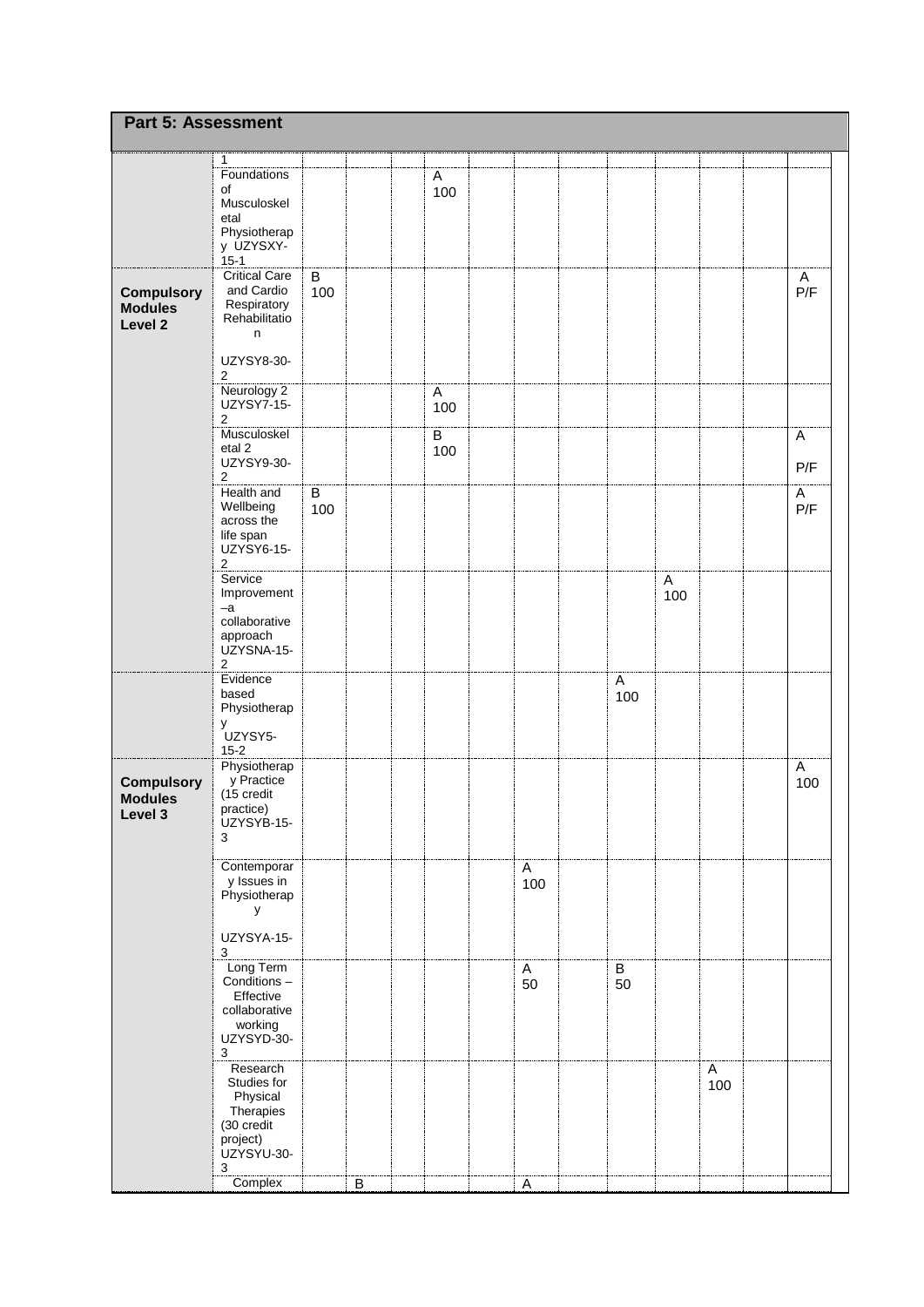| UZYSYC-30- | issues in<br>Musculoskel<br>etal and<br>Neurological<br>Physiotherap | 50 |  | 50 |  |  |  |  |
|------------|----------------------------------------------------------------------|----|--|----|--|--|--|--|
|------------|----------------------------------------------------------------------|----|--|----|--|--|--|--|

### **Part 6: Programme Structure**

The award route is a full time course, divided into three levels that equate with three academic years. Level 1 of the programme is almost entirely University based, but concludes with a period of professional practice. Levels 2 and 3 consist of alternate periods within the University and the clinical environment. Although the levels build upon one another, progress through each module of the award is perceived to be dynamic; the various components being inter-related and interdependent. All modules are compulsory requirements for the award of BSc (Hons) Physiotherapy.

Condonement and excused credit are not permitted as the professional body, Chartered Society of Physiotherapy requires that all modules contributing to the professional qualification must be passed (CSP (2013) *Quality Assurance Processes Expectations for the accreditation of UK qualifying physiotherapy programme.* London: CSP)

The programme structure reflects the primacy of physiotherapy as a discipline but also reflects the inter-professional nature of professional practice and seeks to acknowledge other disciplines that inform and enhance physiotherapy education. Emphasis is placed on integrating theory and practice, clinical reasoning and problem solving in order to provide the best possible education for the student and healthcare for the individual.

| <b>ENTRY</b> |                                  | <b>Compulsory Modules</b>                                                                                                                                                                                                                                                                                                                                                      | Interim Awards                                                                                                                                                                         |
|--------------|----------------------------------|--------------------------------------------------------------------------------------------------------------------------------------------------------------------------------------------------------------------------------------------------------------------------------------------------------------------------------------------------------------------------------|----------------------------------------------------------------------------------------------------------------------------------------------------------------------------------------|
|              | $\overline{\phantom{0}}$<br>Year | UZYSXV-30-1<br>Applied Anatomy for Physiotherapy and<br>Sport rehabilitation<br>UZYSY3-15-1<br>Foundations of Neuroscience for<br>Physiotherapists<br><b>UZYSXX-15-1</b><br>Foundations of Respiratory Physiotherapy<br>UZYSXW-30-1<br>Exercise & Biomechanics for Physiotherapy<br>and Sport Rehabilitation<br>UZYSXY-15-1<br>Foundations of Musculoskeletal<br>Physiotherapy | Certificate in Higher Education Health<br>and Social Studies<br><b>Credit Requirements</b><br>120 credits at level 0 or above of which<br>not less than 100 are at level<br>1 or above |
|              |                                  | <b>UZYSYT-15-1</b><br>Foundations of Physiotherapy Practice                                                                                                                                                                                                                                                                                                                    |                                                                                                                                                                                        |
|              |                                  |                                                                                                                                                                                                                                                                                                                                                                                |                                                                                                                                                                                        |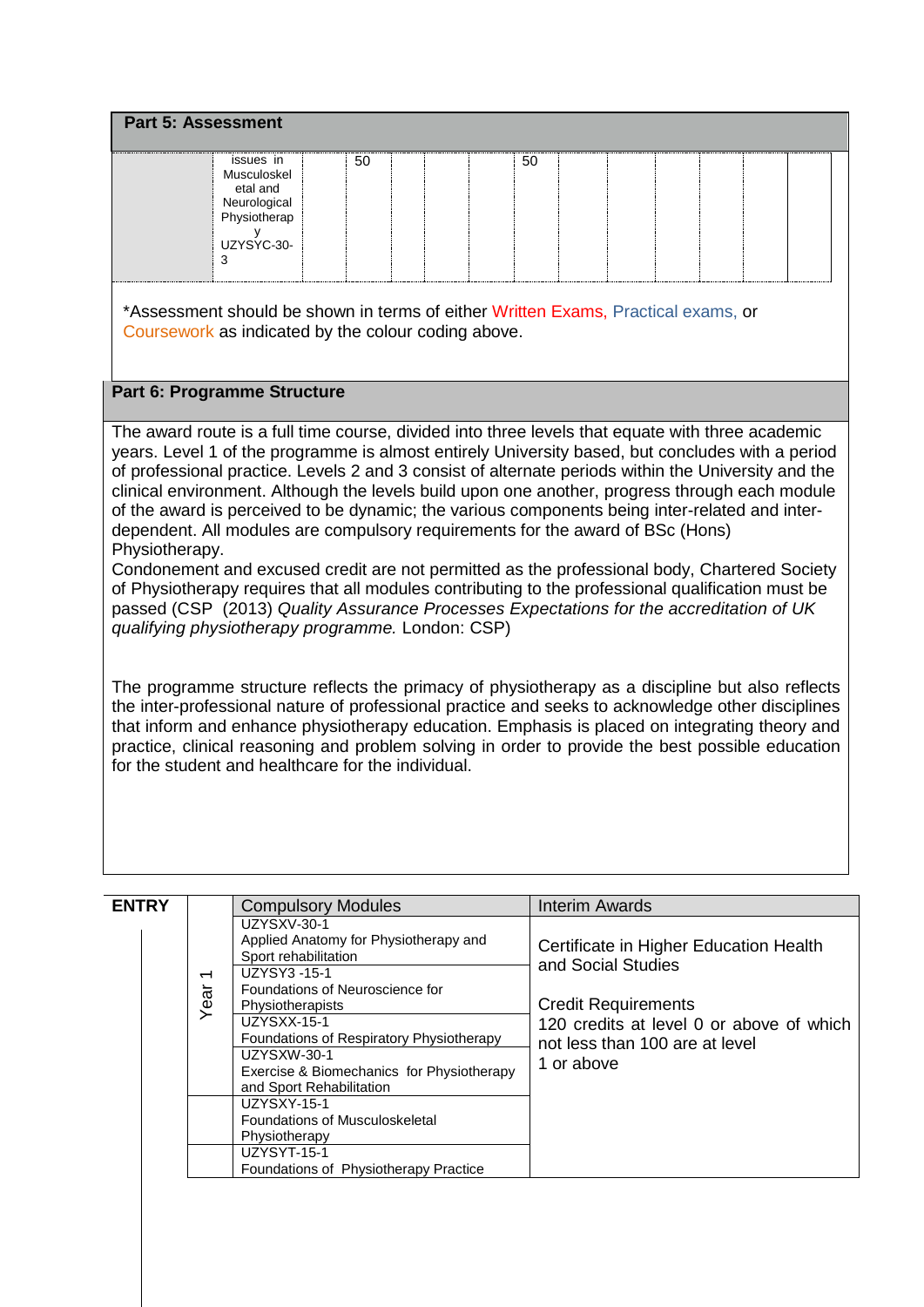|                | <b>Compulsory Modules</b>                                                                                                                                                                                                                                                | <b>Interim Awards</b>                                                                                                                                                                                                               |
|----------------|--------------------------------------------------------------------------------------------------------------------------------------------------------------------------------------------------------------------------------------------------------------------------|-------------------------------------------------------------------------------------------------------------------------------------------------------------------------------------------------------------------------------------|
| $\sim$<br>Year | UZYSY8-30-2<br>Critical Care and Cardio Respiratory<br>Rehabilitation<br>UZYSY7-15-2<br>Neurology 2<br>UZYSY9-30-2<br>Musculoskeletal 2<br>UZYSY6-15-2<br>Health and Wellbeing across the<br>Lifespan<br>UZYSNA-15-2<br>Service Improvement -a collaborative<br>approach | Diploma in Higher Education Health and<br><b>Social Studies</b><br>Credit requirements<br>240 credits at level 0 or above of which<br>not less than 220 are at level 1 or above<br>and not less than 100 are at level 2 or<br>above |
|                | UZYSY5-15-2<br>Evidence based Physiotherapy                                                                                                                                                                                                                              |                                                                                                                                                                                                                                     |

|                   | <b>Compulsory Modules</b>                                                                                                                                                                                                                                                                                                                                   | Interim Awards                                                                                                                                                                                                                                                                                                                            |
|-------------------|-------------------------------------------------------------------------------------------------------------------------------------------------------------------------------------------------------------------------------------------------------------------------------------------------------------------------------------------------------------|-------------------------------------------------------------------------------------------------------------------------------------------------------------------------------------------------------------------------------------------------------------------------------------------------------------------------------------------|
| Year <sub>3</sub> | UZYSYB-15-3<br><b>Physiotherapy Practice</b><br><b>UZYSYA-15-3</b><br>Contemporary Issues in Physiotherapy<br>Practice<br>UZYSYD-30-3<br>Long Term Conditions - effective<br>collaborative working<br>UZYSYU-30-3<br>Research Studies for Physical Therapies<br>UZYSYC-30-3<br>Complex issues in Musculoskeletal and<br>Neurological Physiotherapy Practice | <b>BSc Health and Social Studies</b><br>Credit requirements<br>300 credits, at level 0 or above of which<br>not less than 280 are at level 1 or above,<br>not less than 100 are at level 2 or above<br>and not less than 60 are at level 3 or<br>above<br>Target/Highest Award BSc (Hons)<br>Physiotherapy                                |
|                   |                                                                                                                                                                                                                                                                                                                                                             | Credit requirements<br>360 credits at level 0 or above of which<br>not less than 340 are at level 1 or above,<br>not less than 200 are at level 2 or above<br>and not less than 100 at level 3 or above.<br>In order to be eligible to apply for HCPC<br>registration a student must graduate with<br>the award BSc (Hons) Physiotherapy. |
|                   | <b>GRADUATION</b>                                                                                                                                                                                                                                                                                                                                           |                                                                                                                                                                                                                                                                                                                                           |

#### **Part time:** Not available.

# **Part 7: Entry Requirements**

The University's Standard Entry Requirements apply with the following additions/exceptions: The UCAS points tariff will be reviewed on a regular basis and published for new applicants.

Tariff points as appropriate for the year of entry, please see website.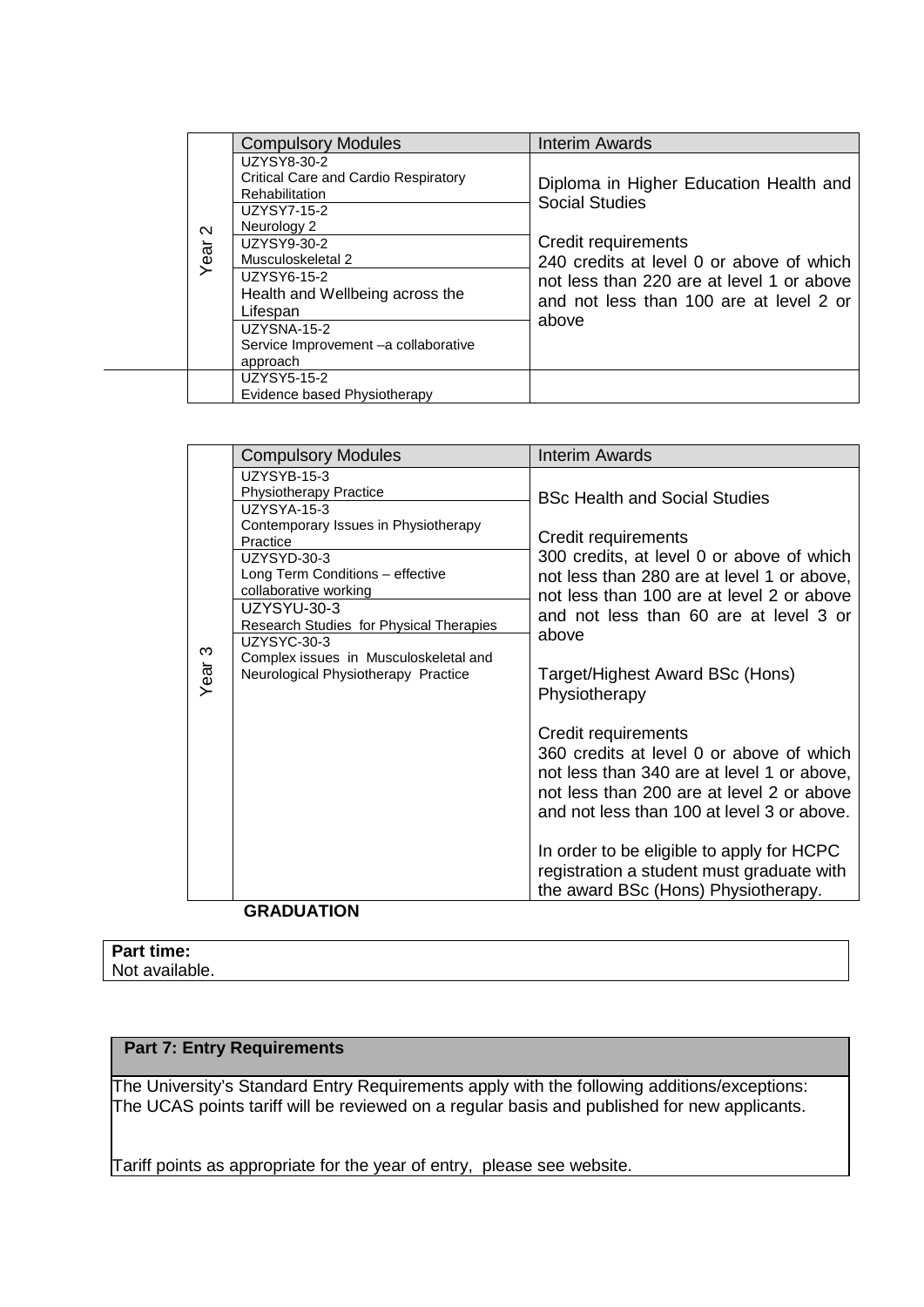# **Part 7: Entry Requirements**

Ideally applicants should have some experience in health care or social care in addition to the following:

5 GCSEs at grade C and above including English language, Mathematics and Physics .

PLUS Tariff points as appropriate for the year of entry (refer to the UWE website), which for the academic year 2013/14 would be 340

OR

Access Diploma (refer to UWE website for requirements)

OR

UWE / City of Bristol Foundation Programme for Health Professions

OR

International Baccalaureate 28 points with at least grade 6 in Biology

Non-standard applicants will be considered on an individual basis, but are expected to show evidence of recent, successful study within the past 3 years at an appropriate level in a relevant subject area, e.g. Biology at A2 Level; Open University module SK277 (Level 2)

Applicants whose first language is not English must have a minimum IELTS score of 7 overall with a minimum of 6.5 in any section (or equivalent).

**Health assessment/declaration/vaccinations.** Applicants must be in good health and be up-todate with routine immunisations e.g. tetanus, diphtheria, polio and MMR. Applicants who are offered a place will be required to complete a questionnaire and must be prepared to undergo a medical examination. Applicants will also be required to confirm their status in respect of a number of infectious diseases and immunisations (tuberculosis, measles, mumps, rubella, chicken pox, varicella, hepatitis B, hepatitis C, HIV antibodies) and be prepared to have all required vaccinations. If vaccinations are not up-to-date this will affect ability to continue on the course. Concerns with regards to vaccinations should be raised at the point of application.

**Disclosure of Criminal Background** - the Rehabilitation of Offenders Act 1974 does not apply and all convictions, including those which are spent, must be disclosed. This is in accordance with the Rehabilitation of Offenders Act 1974 (Exceptions) Order 1975. Applicants who are offered a place must undergo a Disclosure and Barring Service (DBS) check and will be required to complete a Disclosure Application Form. All information will be treated in confidence and only taken into account when absolutely necessary.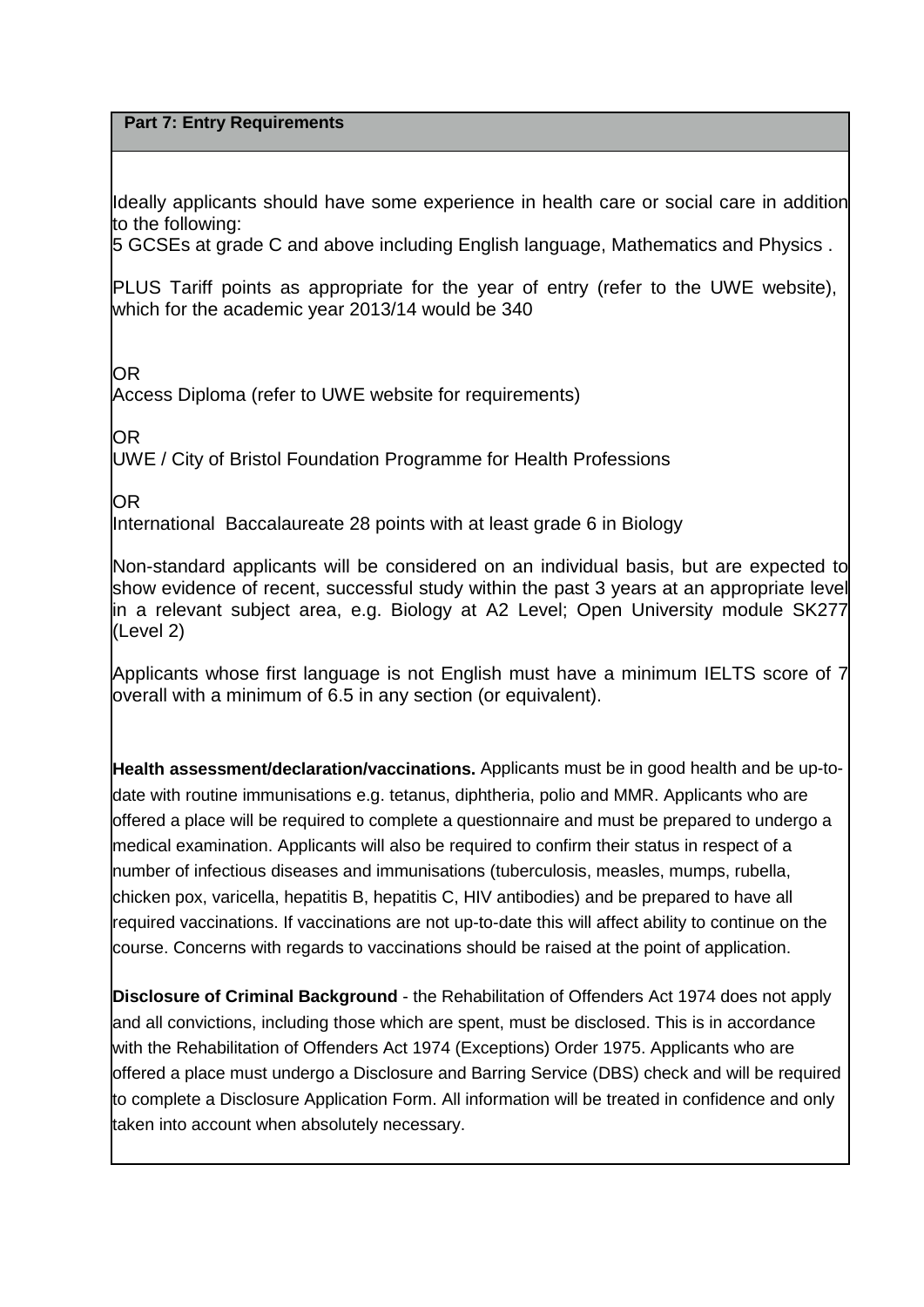# **Part 7: Entry Requirements**

**Interview** - shortlisted applicants will be invited to attend an interview.

The core values of the NHS Constitution are embedded throughout the programme and within its recruitment process.

# **Part 8: Reference Points and Benchmarks**

The BSc (Hons) Physiotherapy programme is based on the reference points and benchmarks set out by the Quality Assurance Agency for Higher Education (QAA) (2001, 2008), the Health and Care Professions Council (HCPC) (2013, 2014) and the Chartered Society of Physiotherapy (2013) Learning & Development Principles. The curriculum has been mapped to the HCPC Standards of Proficiency for Physiotherapists (2013); Standards of Conduct, Performance and Ethics (2012), and to the Chartered Society of Physiotherapy (2011) Code of Members Professional Values and Behaviour to ensure that students graduating from this programme are fully equipped to apply for registration with the HCPC and join the profession as qualified physiotherapists.

The QAA Benchmark Statement for Health Care Programmes: Physiotherapy (2001) provides both generic and specific standards that graduate should meet – which are comprehensive but can be recognised within the HCPC standards (2014), so mapping to those do show that QAA benchmarks are also being reached.

The programme's quality and the educational standards to which it adheres have also been mapped to the HCPC (2014) and Chartered Society of Physiotherapy (2013) Learning & Development Principles. The University fully supports these standards and the physiotherapy team always responds to consultation exercises when changes are proposed to help ensure they retain their currency within the ever evolving Health and Social Care landscape.

The UWE strategic framework is embedded at all levels of study with particular reference to providing a strong student focus, ensuring the best experience both academically and socially; to ensuring open and responsive communications and showing full commitment to equity, fairness and inclusivity.

Chartered Society of Physiotherapy (2013) *Learning & Development Principles.* London: CSP

Chartered Society of Physiotherapy (2011) *Code of Members Professional Values and Behaviour.* London: CSP

Health and Care Professions Council (2014) *Standards of Education and Training.* London: HCPC

Health and Care Professions Council (2013) *Standards of Proficiency for Physiotherapists*  London: HCPC

Health and Care Professions Council (2012) *Standards of Conduct, Performance, and Ethics*. London: HCPC

[QAA UK Quality Code for HE](http://www.qaa.ac.uk/assuringstandardsandquality/quality-code/Pages/default.aspx)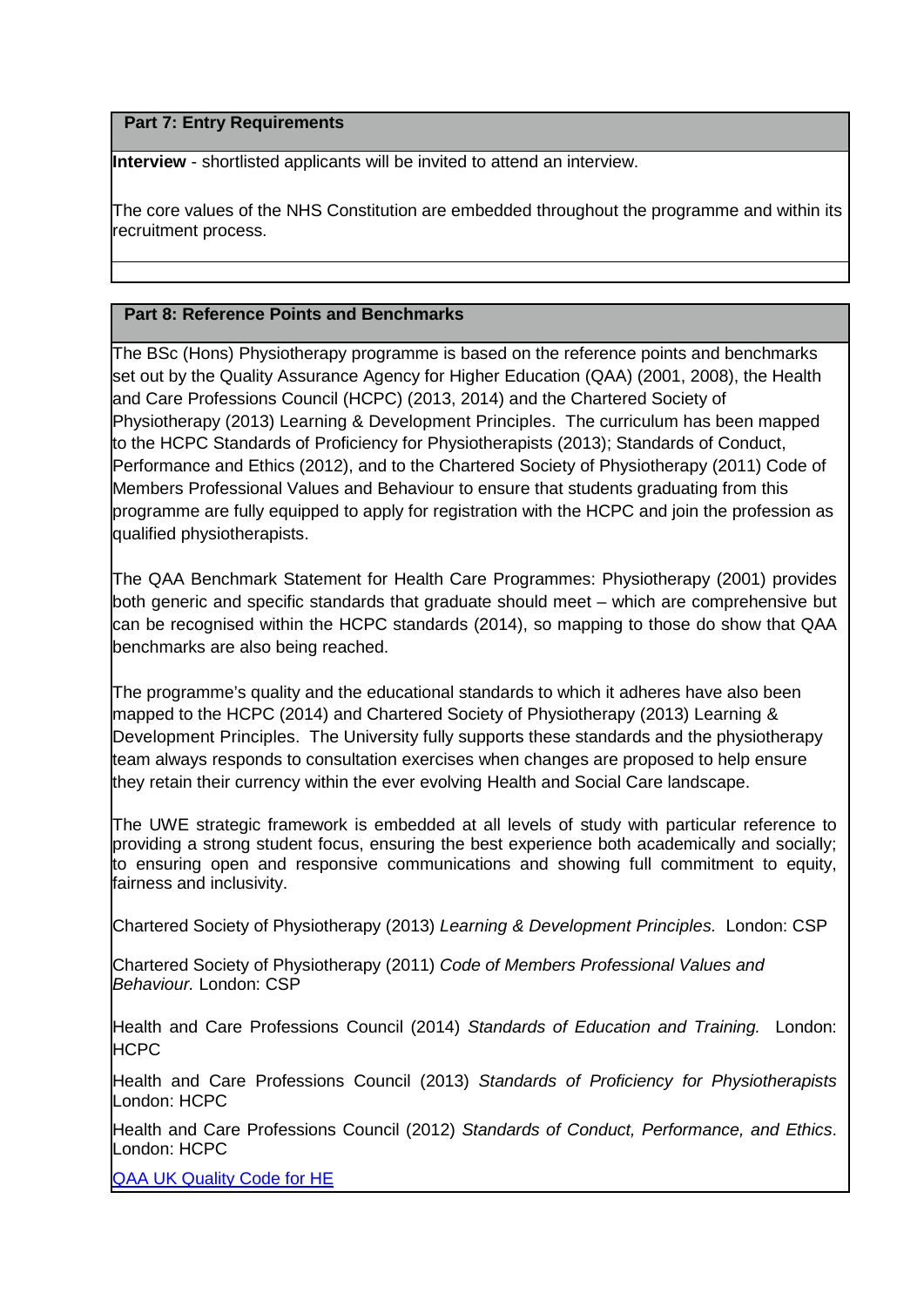# **Part 8: Reference Points and Benchmarks**

The Quality Assurance Agency for Higher Education (2008) *The framework for higher education qualifications in England, Wales and Northern Ireland.* Mansfield: Linney Direct

The Quality Assurance Agency for Higher Education (2001) *Benchmark Statement: Health care programmes – Physiotherapy.* Gloucester: QAA

University of the West of England (2014) Strategic Framework.

University of the West of England, Bristol (2014) Sustainability Plan 2013 – 2020. UWE, Bristol. [Online] Available at:

[http://www1.uwe.ac.uk/aboutus/visionandmission/sustainability/sustainabilityaction/sustainability](http://www1.uwe.ac.uk/aboutus/visionandmission/sustainability/sustainabilityaction/sustainabilitydocuments.aspx) [documents.aspx](http://www1.uwe.ac.uk/aboutus/visionandmission/sustainability/sustainabilityaction/sustainabilitydocuments.aspx)

# **SEEC credit level descriptors (2010)**

SEEC credit level descriptors have been used to establish the level of the programme and its modules, and to inform the learning outcomes and assessment criteria at level 4 (Cert. HE), level 5 (Dip. HE), and level 6 (BSc).

These credit levels descriptors inform the following areas:

- The development of subject specific knowledge and understanding, generic cognitive and intellectual skills, key/transferrable skills, and subject specific practical skills;
- Teaching, learning and assessment strategies that deliver, ensure and assess the attainment of these levels;
- The programme level learning outcomes that are reinforced by the modular learning outcomes, teaching, learning and assessment strategies described in individual module specifications.

# **Teaching and Learning**

This programme takes a student-centred approach to learning by allowing students to take control of aspects of their learning and providing a learning environment that stimulates active engagement and participation, while the module team facilitates this learning. Module learning outcomes have been designed to ensure that students meet the overall programme learning outcomes on completion of the programme.

A wide range of assessment methods are incorporated within the programme to cater for a diversity of approaches to learning. The programme team recognises the importance of both summative and formative assessments and feedback as an integral part of the learning teaching process. All assessments comply with university assessment regulations.

Technology Enhanced Learning (TEL) is integral to the subject matter within this programme. A range of modern technologies will be used across the programme.

### **UWE 2020 Strategy**

This programme will contribute to the four priority areas outlined within the UWE Bristol strategy 2020. Namely: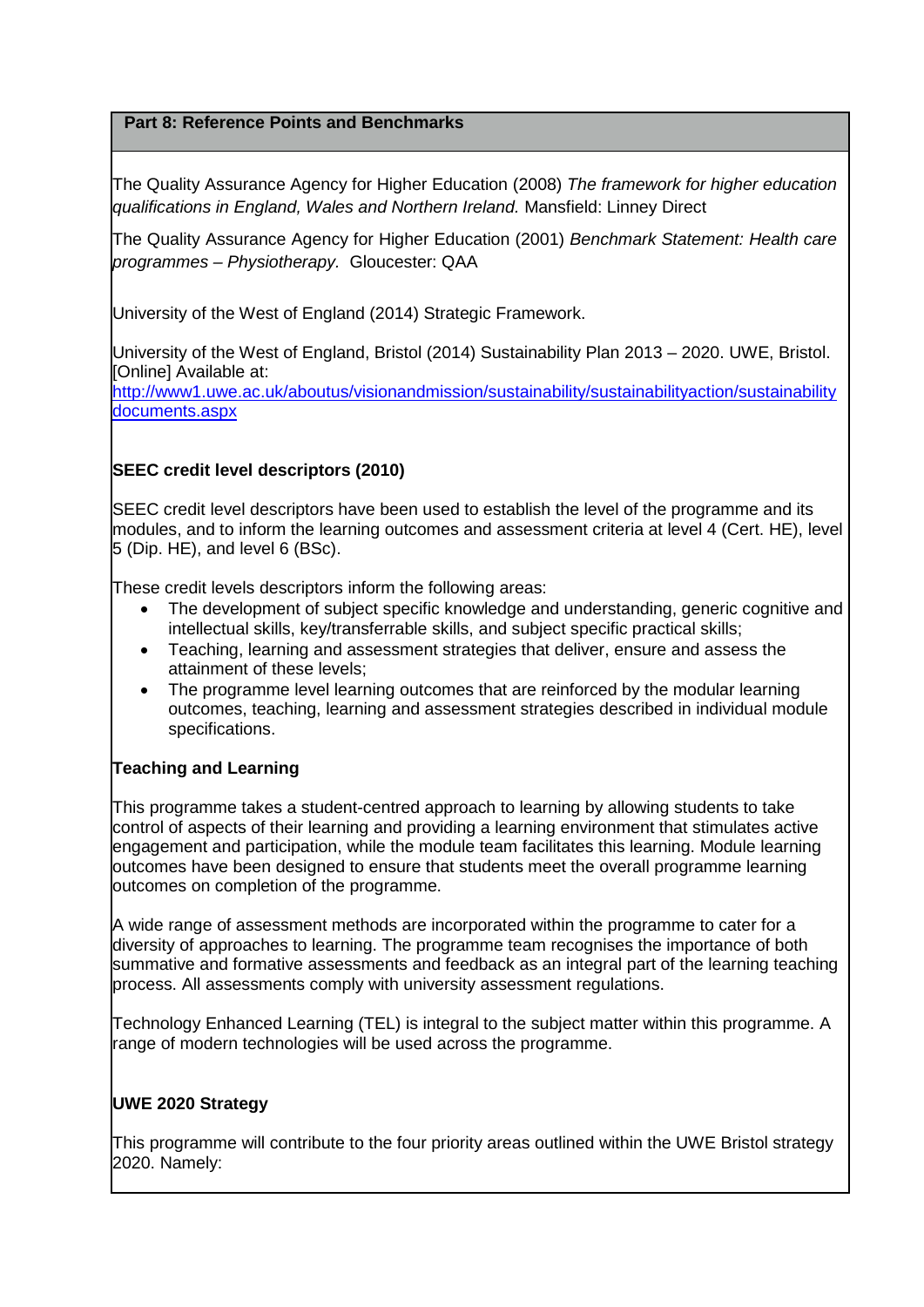## **Part 8: Reference Points and Benchmarks**

1. *Outstanding learning*: embedded throughout the programme is use of TEL, clinical placements and other experiential learning opportunities. This vocational programme focusses on applying theory to practice throughout, and has professional practice in all three years.

2. *Ready and able graduates*: a key driver in the design of the programme has been to give graduates of the programme key skills to go out and work in a wide range of sectors. Practice placements through the degree will provide invaluable real-world experience.

3. *Research with impact*: research forms an important part of this programme, both in terms of informing the curriculum and in developing higher level cognitive skills. Research-active academic staff will play a key role in the development and delivery of the modules within this programme, bringing their areas of expertise. In addition, students will be taught research methods in year two and will get the opportunity to carry out a piece of research in their final year.

4. *Strategic partnerships, connections and networks*: in designing the programme, engagement with local stakeholders proved extremely fruitful and these connections will be invaluable in sourcing practice placements for students as well as strengthening links between UWE and these stakeholders in Bristol, and the local community. While the NHS is our main partner, the nature of this programme lends itself to partnerships at other levels (eg. private and third sector), and offers exciting opportunities for students and staff alike.

As discussed in the assessment strategy and other sections within this specification, students' learning is supported in a specific stratified approach across the three years. Academic study skills will be front loaded in level 1, including the period prior to starting university. Physiotherapy is a very practical based profession; this is reflected in the curriculum delivery. Evidence based practice is integral to the programme and Level 3 modules support consolidation and reflection on previous and current learning , along with development of specific employability skills and attributes. This approach gives the students an outstanding learning experience, helps them fulfill their potential and enables them to graduate as 'ready and able' therapists. Our networks with local services, both statutory and third sector are part of this outstanding learning experience, as are our many supportive service users who come in to teach, interview applicants for the programme and help with curriculum development.

UWE is committed to ensuring that its students and future graduates, are equipped with the skills knowledge and attributes that will enable them to thrive in the challenging environment of the 21<sub>st</sub> century. As part of this commitment the university has developed a comprehensive approach to embedding Education for Sustainable Development (ESD) within the curricula of the University (UWE, 2014).

The programme team maintains strong links with the Chartered Society of Physiotherapy with several being members of national fora. Some members of the team retained a clinical work load, whilst others are research active – this contributes to the student learning experience, and ensures the teams' awareness of current developments and issues within the profession.

Alongside the curriculum changes which are influenced by extrinsic factors, direct feedback from students, through SRSFs and other mechanisms impacts upon the learning opportunities and experiences of future students – this feedback is an important and integral part of the day to day functioning of the programme and enriches the experience for staff as well as students.

**Consideration of feedback from stakeholders**